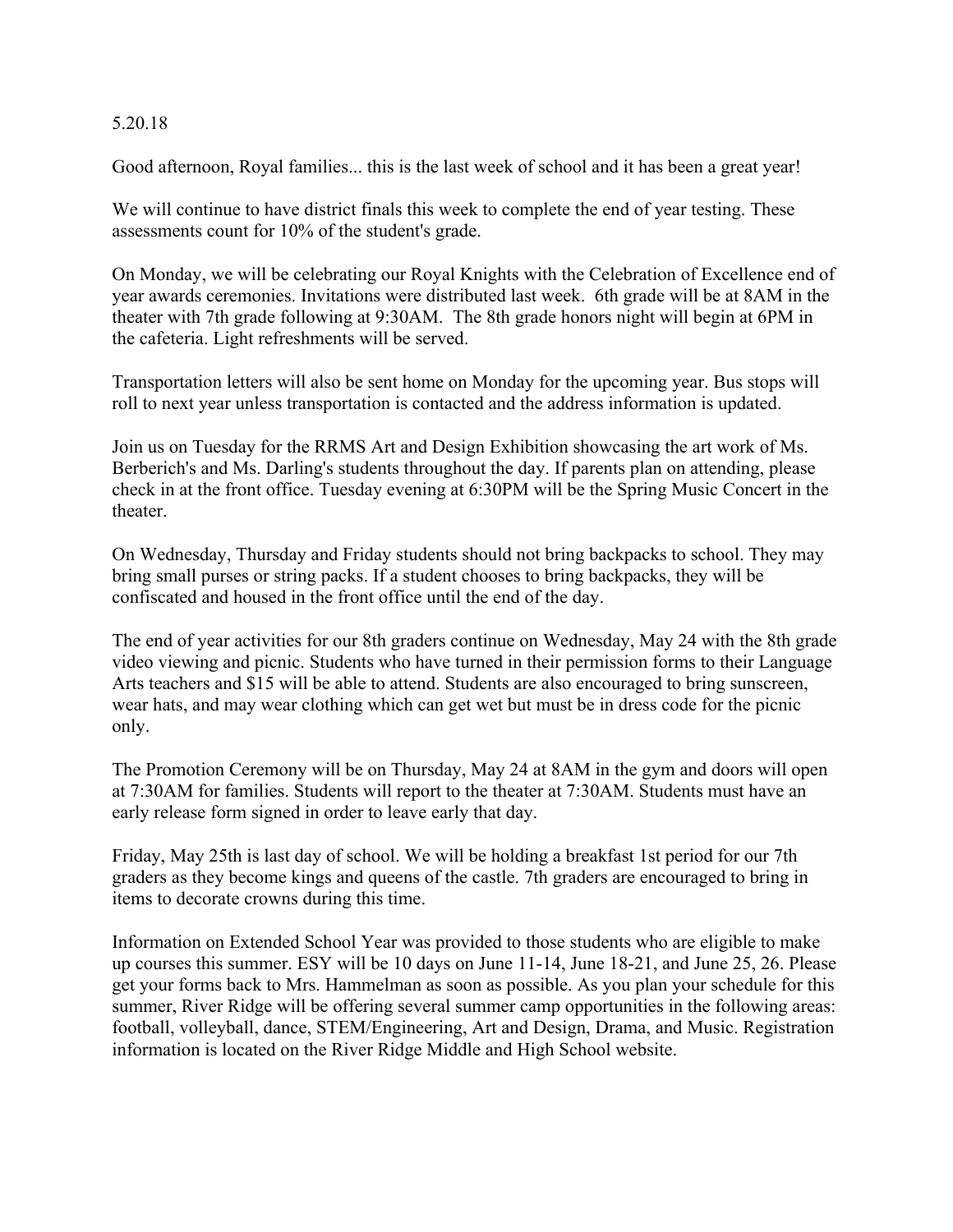We also are excited to announce that we will be introducing our new middle school after school program opened from 2PM-6PM called Beyond the Bell for the 2018-19 school year. This will be a fee-based program that students will be able to get homework assistance, hands on learning opportunities, special interest clubs, STEAM activities, music, dance, drama, sports and so much more. More information will be sent home this week and registration will begin soon. You may contact the PLACE Department, if you're interested.

Let's make it a great week and finish Royal Strong!

------------------------

## 5.13.18

Good afternoon, I would like to wish all of our Royal Knight mothers a Happy Mother's Day today. There are only two weeks left of the school year and we have a lot of exciting activities beginning this week to celebrate the achievements of our Royal Knights.

District finals begin this week. These exams will be calculated as 10% of the final course grade. We will also be administering the Civics EOC, which will count as 30% of the students final grade. The schedule is as follows: Tuesday: 7Orange, Wednesday: 7Navy, Thursday: 7Red in the Media Center. There are limited make up days so please be here and do your best.

This week will also be Student Council election week for 2018-19 offices. Students may vote online through Friday at the link on the website and Instagram profile. Good luck to all of the candidates!

On Monday afternoon at 1PM, we have rescheduled the breakdancing event for the gym. Students will tickets and those who earned this reward from the PTSA fundraiser will be able to attend. That evening, there will also be a PTSA Meeting and Elections at 5:30PM in the Media **Center** 

On Tuesday evening, the new Zaxby's on Ridge Road will be hosting our final Royal Dine Out Spirit Night of the year from 5PM-9PM. 10% of the evenings proceeds will go to RRMS student recognition.

On Wednesday afternoon, we will be hosting a yearbook signing ice cream party at 1:25PM for all students who have purchased yearbooks. Yearbooks can be purchased for \$35 in the cafeteria or see Mrs. Baumaister. On Wednesday evening, we will celebrate our student athletes with our Athletics Banquet and Dinner at 6PM in the Cafeteria.

As a reminder the 8th grade End of Year Activities fee and permission forms are due to Language Arts teachers by Thursday, May 17th in order to participate in the 8th grade dance and picnic. The 8th Grade Dance "Hollywood Nights" will be on Friday, May 18th from 6PM-8PM in the gym. This is a semi-formal dance and students should adhere to the dress code provided in the 8th grade newsletter.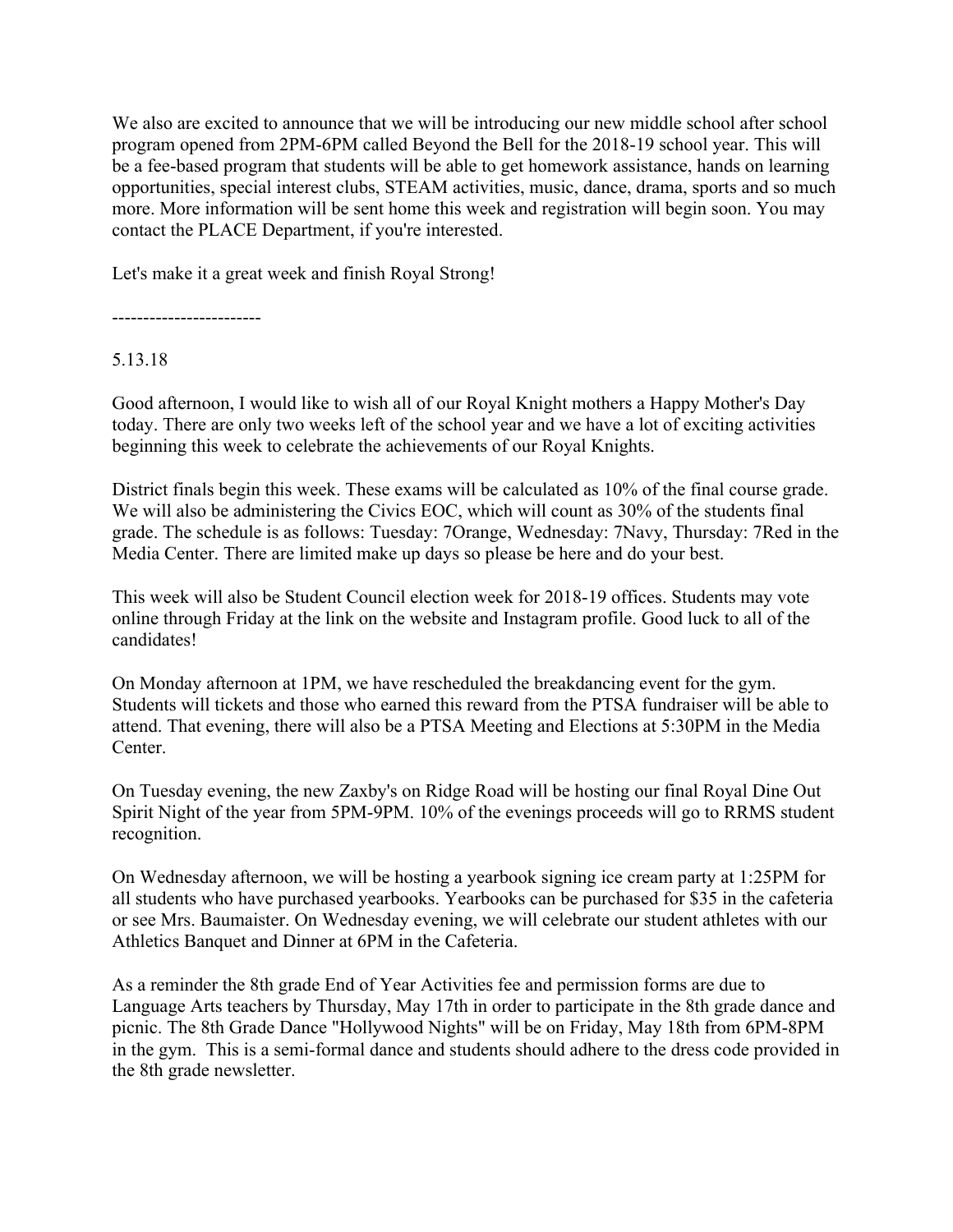Finally on Saturday, our Dance department will be hosting their Dance Showcase at 2PM and 7PM in the Theatre.

Invitations for our End of Year Celebration of Excellence Awards Ceremonies will be going home this week for the events on May 21st. We will also be sending home Extended School Year letters for those students who may need to recover a course in order to be promoted. Space is very limited for the program. It is crucial that you continue to monitor myStudent, have students work with their teachers and attend after school and lunch tutoring to finish the year strong.

As you plan your schedule for this summer, River Ridge will be offering several summer camp opportunities in the following areas: art and design, basketball, football, volleyball, dance, STEM/Engineering, Drama, and Music. Registration information is located on the River Ridge Middle and High School website. Let's make this a great week and finish Royally STRONG! Thank you for your partnership in education!

## 5.6.18

The year is winding down with only three weeks to finish strong! This week we are officially celebrating our outstanding faculty and staff at River Ridge Middle School with Staff Appreciation Week. Please take a moment to thank a dedicated teacher, administrator, or staff member for all that they do to make River Ridge the best middle school in Pasco County! We would also like to thank our business partners and PTSA for providing treats and gifts to our staff as well as supporting our students all year long. Please see a list on the RRMS website.

Tuesday and Wednesday the FSA Algebra 1 EOC assessment will be administered in the media center. Attendance is crucial as there is very limited time for make ups.

On Monday during 8th grade Knight Time, there will be an important meeting for all students attending Gradventure in the gym. Our 8th graders will attend the Gradventure field trip on Friday, May 11th leaving at 2PM and returning by 2AM on Saturday morning. Students must follow the Pasco County Schools and Universal's dress code to be admitted. All students who attend will need to wear their Gradventure RRMS t-shirt, which they will receive on Monday at the meeting. They may also bring a string pack only.

All RRMS Athletes and Families… Please join us for the RRMS Athletic Banquet on Wednesday, May 16th at 6PM. See the flyer with the ticket order form on the website. It is \$5 per person for the meal and athletes are complimentary. Please give the payment and form to Coach Brando by Friday, May 11th.

As you plan your schedule for this summer, River Ridge will be offering several summer camp opportunities in the following areas: art and design, football, volleyball, dance, STEM/Engineering, Drama, and Music. Registration information is located on the River Ridge Middle and High School website. Let's make this a great week and finish Royally STRONG! Thank you for your partnership in education!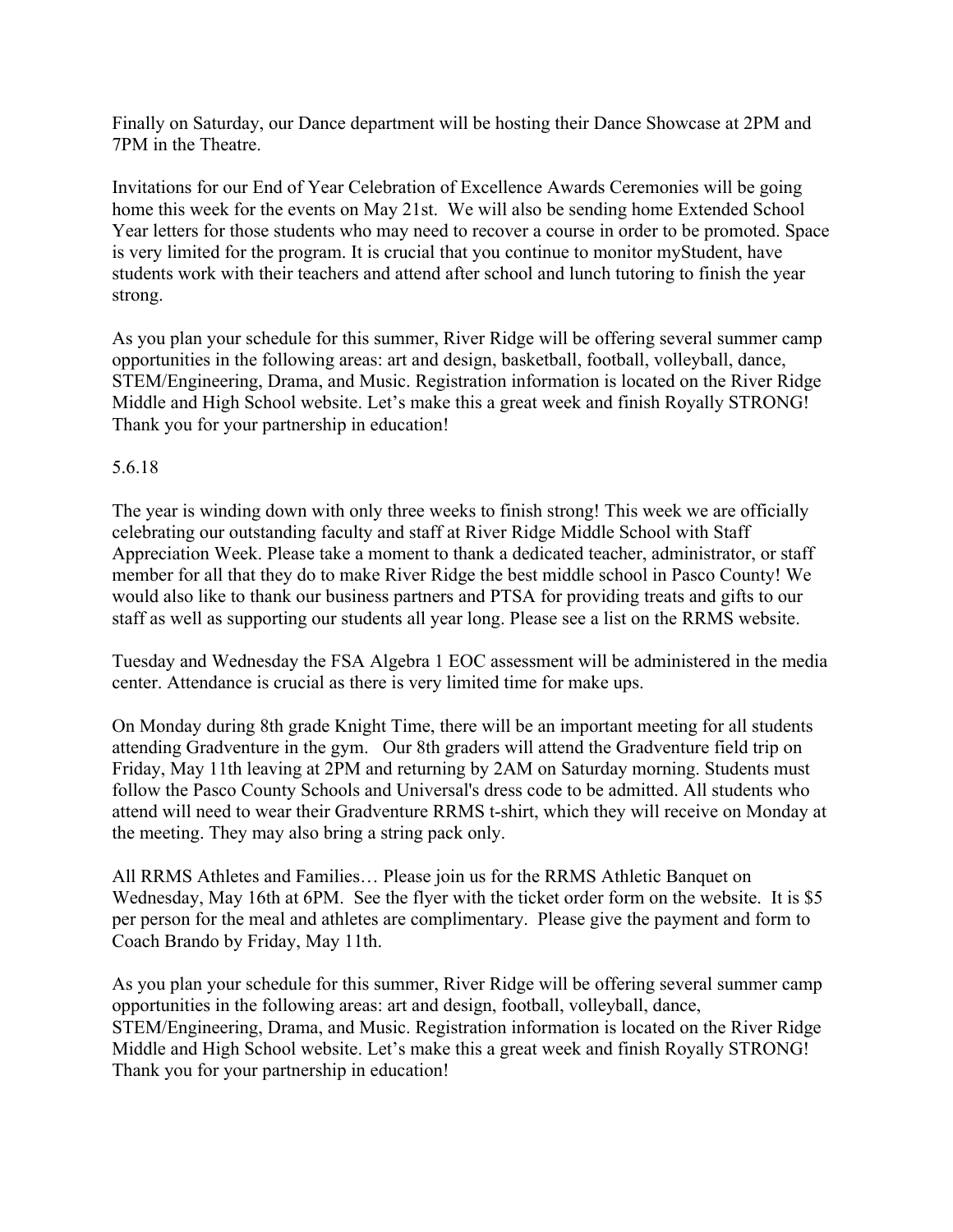#### 4.29.18

It is crucial that we finish the year both academically strong showing positive behavior as there is less than a month. Please check MyStudent and make sure that your child is taking advantage of our academic lunch, tutoring, and extended school day opportunities after school daily in the media computer lab. We will also be offering Extended School Year this year for those students in need of course recovery to meet Middle School Promotion Requirements. There are limited seats. Please look for more information next week as to registration.

On Monday, April 30th all 8th graders will take the State Science Assessment. Lists are posted on team as well as on the front of the media center with testing locations. There will also be FSA Reading and Math for 7th graders this week. 7 Red and students with accommodations will test at 7:30AM, Navy Blue will test at 9:30AM and the Orange team will test at 11:30AM. The Orange team will eat lunch on Monday-Wednesday at 11AM each day. Please see the full testing schedule on the RRMS website.

On Wednesday, May 2nd at 6PM, RRMHS will host a School Safety Forum in conjunction with Pasco County Schools, Pasco Sheriff's Office and PTSA in the cafeteria. This is an opportunity for the community to share and voice their opinions about school safety.

On Friday, May 4th we will host our final Student of the Month Breakfast for March, April and May at 7:30AM in the cafeteria.

Attention 8th graders: We are still collecting the \$15 end of year activities participation fee which includes the picnic and dance tickets. Permission forms were included in the newsletter sent home several weeks ago and on our website. Please turn your payment and permission forms into your Language Arts teachers as soon as possible.

Finally, River Ridge Middle and High School will be hosting many summer camp opportunities for students. There will be the new Art and Design Camp, Football, Volleyball, Dance, STEM/Engineering, Band, and Drama Camp - Shrek Jr. Don't miss out all information including registration forms are on our website. Registration forms and money can be submitted to the front office. Don't miss out on these exciting and enriching learning opportunities!

---------------------

## 4.25.18

UPDATE on social media threat:

School Resource Officer Wade, in conjunction with NPR PD Detective Campbell, have thoroughly investigated this threat and have identified a person of interest, who is currently located in Ohio, and are actively pursuing criminal charges at this time. Ohio authorities have him in custody and there is no real threat to any schools. Thank you.

4.24.18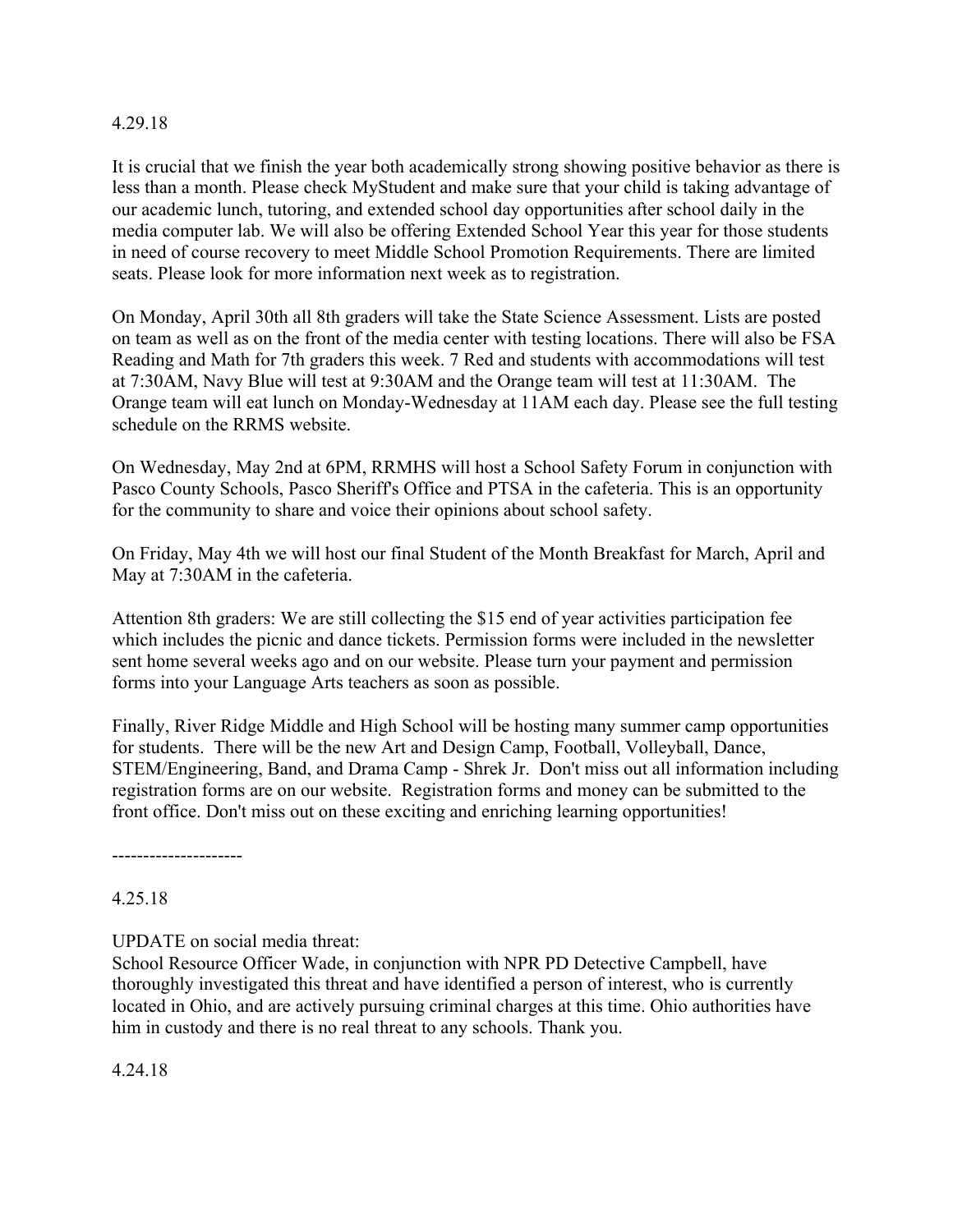This is Mrs. Murphy calling to let you know that we are aware of a social media post that is being circulated threatening future violence against several schools. New Port Richey Police cyber crimes is investigating, and they have some good leads. At this time, we do not think that the threat is viable, but I wanted to let you know that it is under investigation. As the investigation progresses, I will update you. Meanwhile, if you or your student has any information that may lead to an arrest, please call New Port Richey police, or our SRO, Corporal Harris. Thank you.

# 4.22.18

Congratulations to our Boy's Track Team placing 2nd at Conference and Girl's Track Team placing 3rd at Conference. Way to finish a great season strong!

This week begins the Spring FSA testing for our 8th grade students. On Monday and Tuesday, 8th graders will take the ELA Reading assessment Maroon team and students with accommodations at 7:30AM, Teal at 9:30AM and Gold at 11:30AM. The Gold team will be eating lunch at 11AM each day. Wednesday, Thursday and Friday will be 8th grade FSA Math assessment with the same team schedule. The complete testing schedule is on the website and student locations are posted on the media center windows and team hallways. All students will receive free breakfast with a coupon on their testing days. Breakfast will be served out of the cafeteria only during testing times. Attendance is crucial as there are very limited make up opportunities. We know our students are prepared to show what they know and do their very best!

River Ridge Middle and High School Drama Departments present the Spring Musical, Oliver!, at the River Ridge Center for the Performing Arts on Thursday, April 26th at 7PM, Friday, April 27th and Saturday, April 28th at 7PM and Sunday, April 29th at 2PM. Tickets are \$10 for adults and \$7 for students and children. Come out and support this talented students, it's a great show!

Finally, 4th quarter Progress Reports will be distributed on Friday, April 27th. We will have a Royal Reward treat for "on track" students as a result of Progress Results courtesy of PTSA.

Finally, River Ridge Middle and High School will be hosting many summer camp opportunities for students. There will be the new Art and Design Camp, Football, Volleyball, Dance, STEM/Engineering, Band, and Drama Camp - Shrek Jr. Don't miss out all information including registration forms are on our website. Registration forms and money can be submitted to the front office. Don't miss out on these exciting and enriching learning opportunities!

-----------

# 4.15.18

This week begins the Spring FSA testing for our 6th grade students. The complete testing schedule is on the website and student locations are posted on the media center windows and team hallways. Students may have different lunch times due to testing times. All students will receive free breakfast with a coupon on their testing days. Breakfast will be served out of the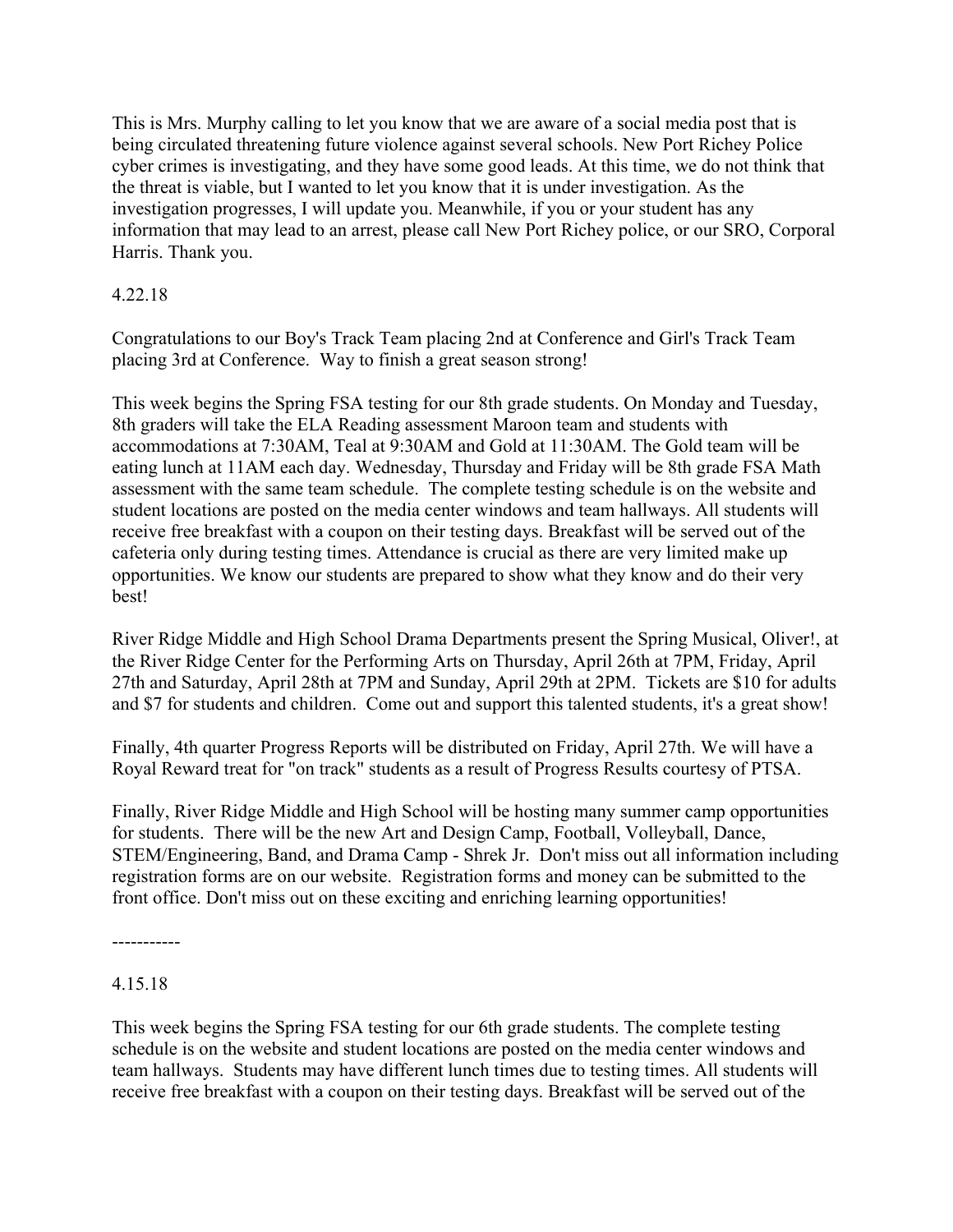cafeteria only during testing times. Attendance is crucial as there are very limited make up opportunities. We know our students are prepared to show what they know and do their very best!

We will host the conference track meet on Tuesday, April 17th starting at 4PM. Both girls and boys track have had a really strong season and we wish them luck as they run for the title. Come out and support these dedicated student athletes!

Wednesday evening is our Royal Spirit Dine Out Night at Beef O' Brady's on Ridge Road. 10% of the night's proceeds will be donated to River Ridge Middle School. We need everyone to skip cooking and come to Beefs!

On Friday, April 20th, we will be hosting a Slime Time Party after school from 2PM-3PM in the cafeteria as a student positive incentive. Students will be able to make their very own slime to take home under the supervision of school staff. The event will be limited to the first 50 students who purchase a ticket for 5 Knight Dollars. Tickets can be purchased at lunches. Again, this is first come, first serve.

Attention 8th graders: we need your baby pictures. It's time to find those incredibly cute baby pictures for our 8th grade End of Year video. Please email 1 baby picture and 1 current picture of your student to Mrs. Baumaister. More information and email address can be found on our website.

Finally, River Ridge Middle and High School will be hosting many summer camp opportunities for students. There will be the new Art and Design Camp, Football, Volleyball, Dance, STEM/Engineering, Band, and Drama Camp - Shrek Jr. Don't miss out all information including registration forms are on our website. Registration forms and money can be submitted to the front office. Don't miss out on these exciting and enriching learning opportunities!

----------------------

4.8.18

This week at River Ridge...

Congratulations to our newest members of the National Junior Honor Society. They will be inducted at the Theater on Monday, April 9th at 7PM. Families are encouraged to attend.

This week both track meets are away on Tuesday and Thursday at Gulf High School. The meets begin at 5PM.

On Tuesday, students will be viewing the Active Threat Plan evacuation video in their Knight Time classes. The video will also be available on our website. This will be in preparation for our Active Threat Plan evacuation drill on Wednesday. We will have a special bell schedule in order to accommodate the drill.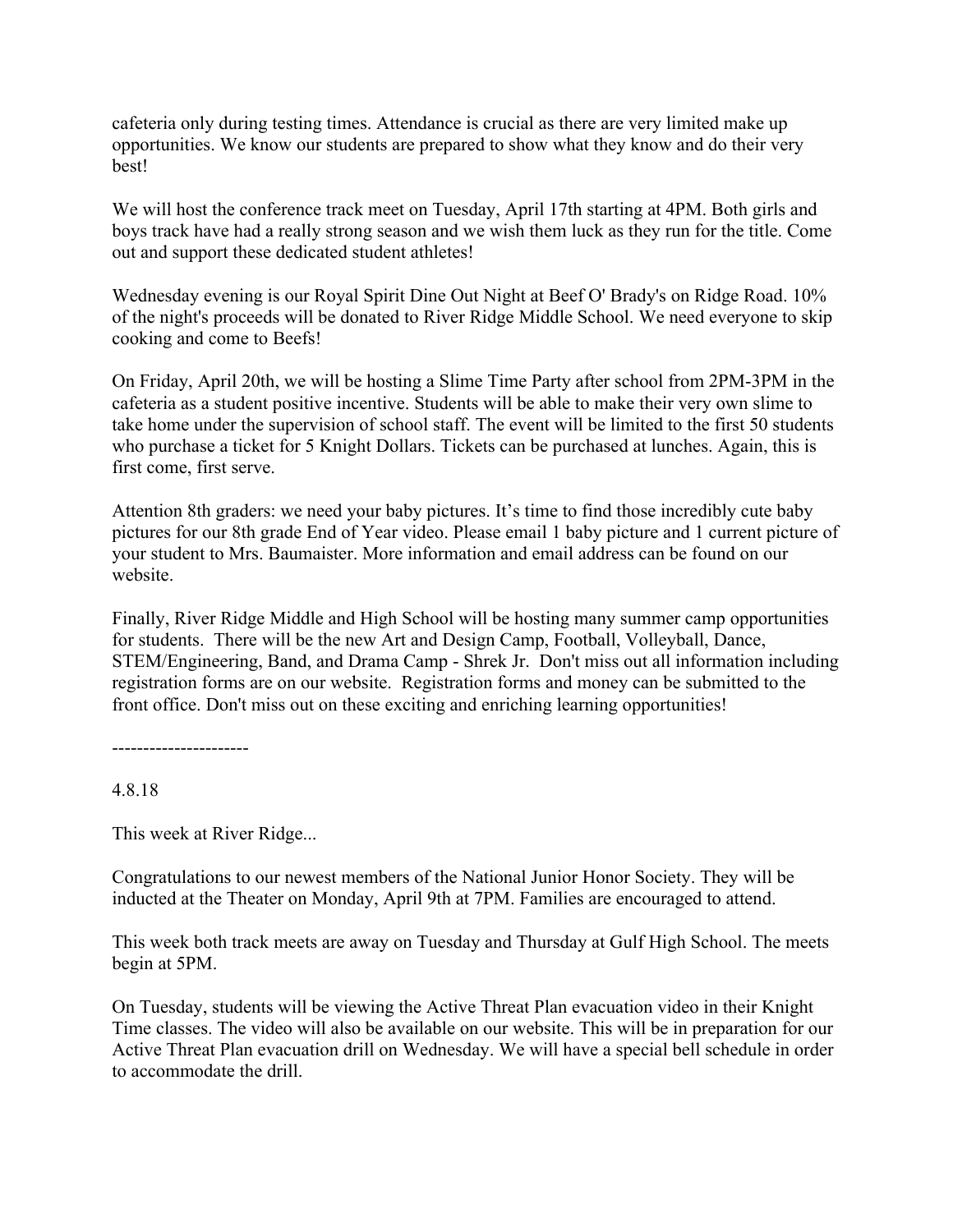On Wednesday evening at 6:30PM in the media center, there will be a parent meeting for any RRMS student interested in going on the Washington DC trip during Spring Break 2019.

The 8th grade Pep Rally has been rescheduled with the high school on Friday morning. We encourage everyone to show their Royal Spirit by dressing in River Ridge purple, silver and black. That afternoon at 1PM, the PTSA will be hosting a Break Dancing Show for those students who sold 5 items on the spring fundraiser. Also, teachers will also award tickets to students who are showing their Knightly Values to attend this special event as an incentive.

RRMS has selected the Leukemia and Lymphoma Society as our school-wide community project this year. We are raising funds to kick cancer. The fund drive will be April 2 – April 13. Please bring in your donations to your Knight Time teachers. Our school-wide goal is to collect \$2,018 this year! Please contact Coordinator Mrs. Erickson for more information.

Attention 8th graders: we need your baby pictures. It's time to find those incredibly cute baby pictures for our 8th grade End of Year video. Please email 1 baby picture and 1 current picture of your student to Mrs. Baumaister. More information and email address can be found on our website.

Calling all runners to sign up for the Starkey Ranch Distance Classic which includes a family friendly 5k and 10k on April 14th starting at 8AM. Proceeds of the event will benefit River Ridge Middle School and High School student recognition. Check out the link on the school website to register.

RRMS has the opportunity to have a PLACE after school program for the 2018-19 school year based on interest. Please take the PLACE survey on our website. This includes incoming 6th, 7th and 8th graders. The survey has been extended to get more responses and will be up on our website until April 13th, which is this Friday.

Thank you for partnering with us in your child's education.

---------------------

## 4.1.18

We had a fantastic first week of the 4th quarter with our Spring Fling dress up spirit week and goal setting sessions during Knight Time. I would encourage all parents to ask your students about the personal and academic goals that they set for this quarter to finish strong. This will be extremely relevant as 3rd quarter Report Cards will be distributed on Monday, April 2nd. We have several opportunities for students to finish academically strong:

-Be here. Attendance is the first key to success in school!

-Continuously work with the teachers, school counselors, administrators to develop a plan for success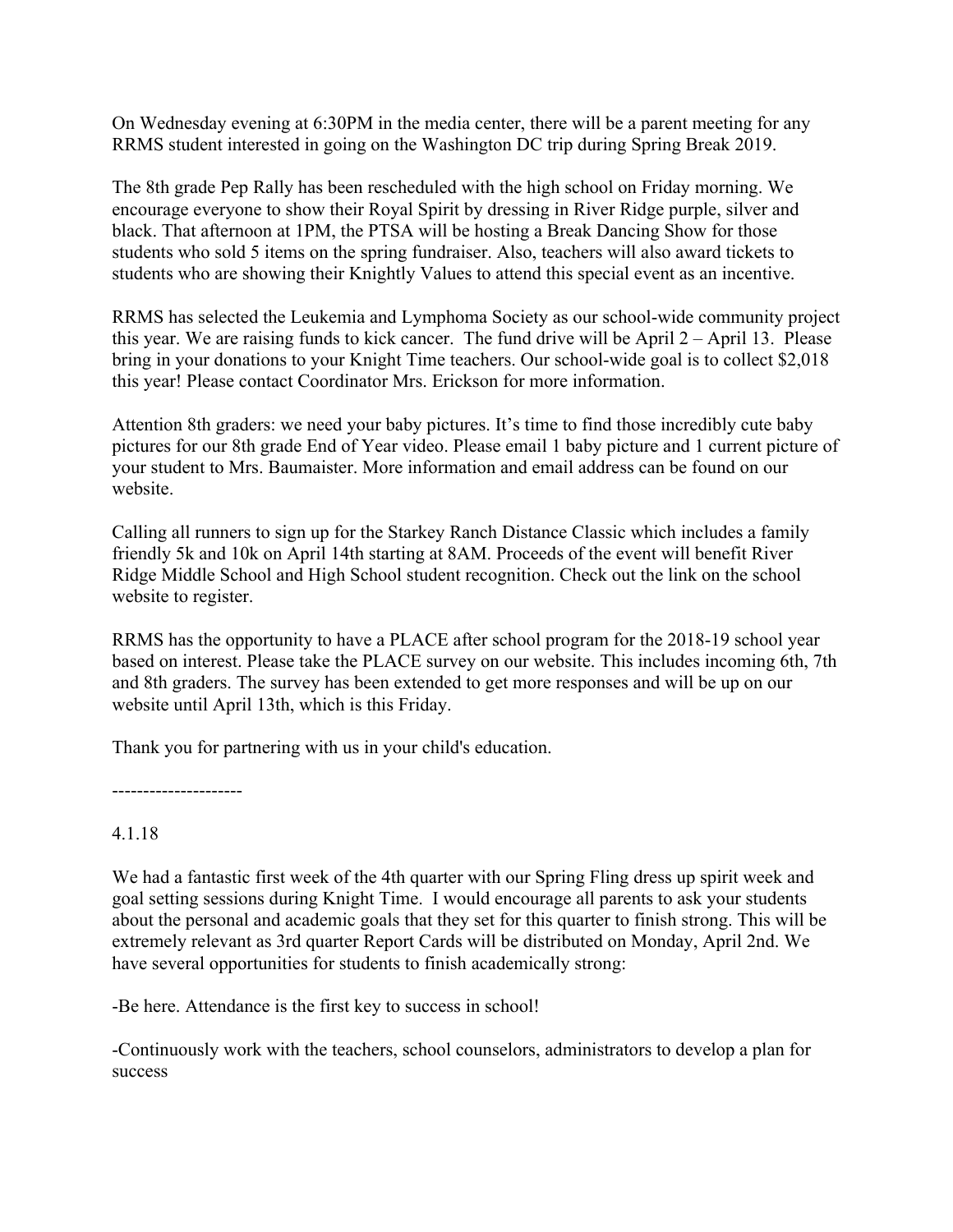-Academic Lunch help daily in the media center with our teachers

-Tutoring from high school students in the media center after school

-Take advantage of the daily intervention/enrichment by getting extra help on your team

-Extended School Day on Tuesdays and Thursdays after school from 2-3:30PM

I would also encourage you to make sure that you have a myStudent account to monitor grades, attendance, and behavior. If you do not have a parent account, you may go to the "parent" link on the district website. As always, if you have any questions or concerns, please contact your child's teachers, school counselor, or administrator.

On Monday, we will have a PM Activity schedule for our 3rd Quarter Report Card "On Track" incentive at 1PM. Students who earned As, Bs, and Cs and no referrals will be able to attend the BMX Trickstars Show. "On Track" bands for Quarter 4 will be distributed on Wednesday during lunches.

We are also encouraging all members of the Royal Family to wear blue on Monday in support of World Autism Awareness Day. Let's light it up blue, Royals! We also will launch our schoolwide service project on Tuesday called Pasta for Pennies where we will be raising funds for the Leukemia and Lymphoma Society. Materials will be sent home with students.

There will also be a River Ridge Middle School PTSA meeting on Wednesday at 5:30PM in the Media Center. We are still looking for officers for next year, specifically President. Please contact Mrs. Howery, if you are interested.

Congratulations to our Boys and Girls Track Team who kicked off their season last week with a 1st and 2nd Place team finishes. We have our first home meet on Tuesday at 5PM and away at SSMS on Thursday.

Attention 8th graders: we need your baby pictures. It's time to find those incredibly cute baby pictures for our 8th grade End of Year video. Please email 1 baby picture and 1 current picture of your student to Mrs. Baumaister. More information and email address can be found on our website.

Calling all runners to sign up for the Starkey Ranch Distance Classic which includes a family friendly 5k and 10k on April 14th starting at 8AM. Proceeds of the event will benefit River Ridge Middle School and High School student recognition. Check out the link on the school website to register.

-RRMS has the opportunity to have a PLACE after school program for the 2018-19 school year based on interest. Please take the PLACE survey on our website. This includes incoming 6th, 7th and 8th graders. The survey will be up on our website until April 6th, which is this Friday.

Thank you for listening to the complete message. Let's make it a Royal week!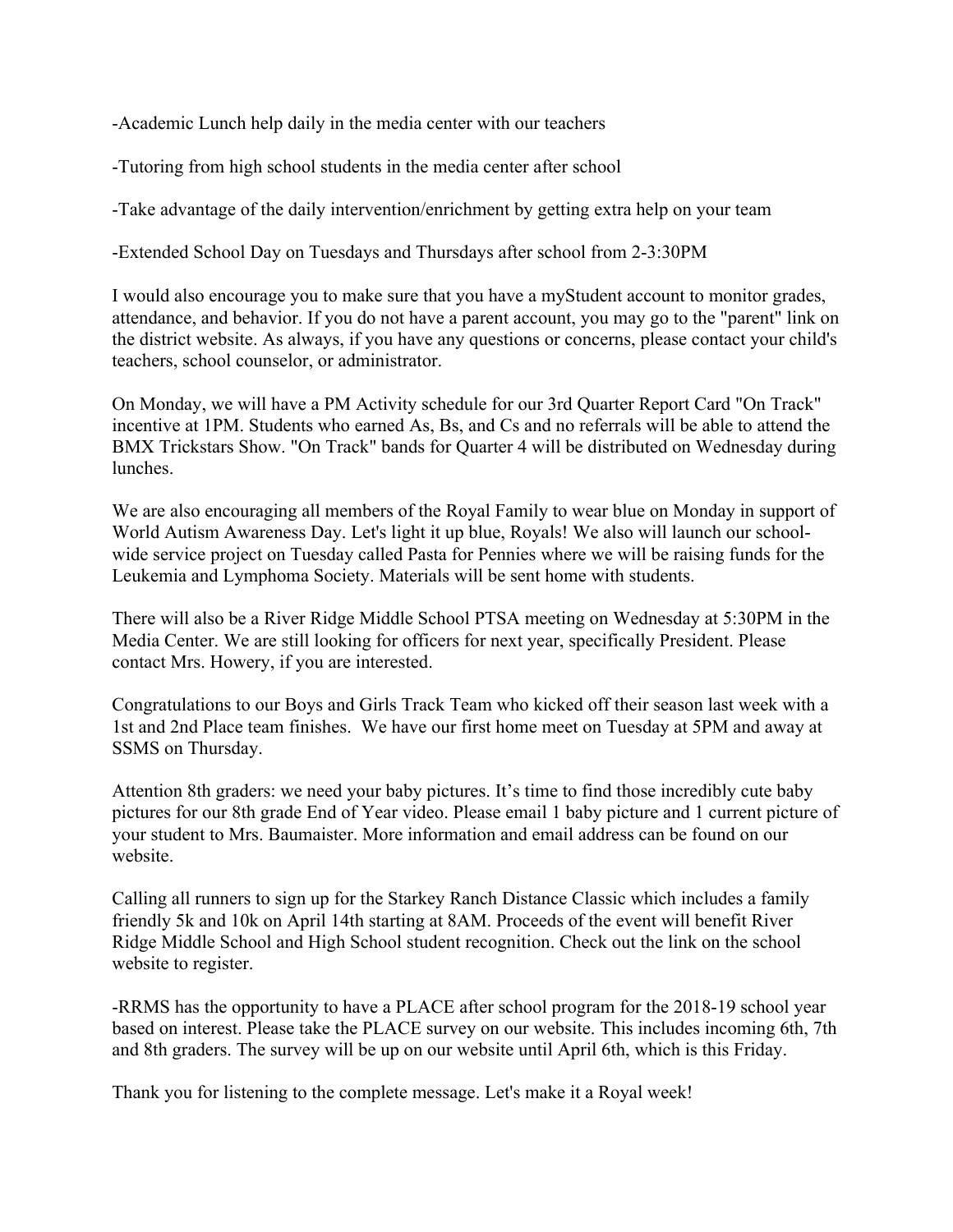----------------------

## 3.25.18

Good afternoon, Royal Families. We hope that everyone had a great Spring Break. We look forward to welcoming back all of our Royal Knights on Monday in order to finish the final quarter of the year strong. We will be kicking off 4th quarter with our Spring Fling Week and encourage students to show their Royal Pride by dressing up.

Monday is your future is bright so wear sunglasses. Tuesday is Tropical Tuesday students should wear tropical attire. Wednesday is hat day and also club day. There will be an AM Activity Schedule. National Junior Honor Society spring applications for interested 6th through 8th graders are located on our website and are due to Ms. Wierenga in Teal by Wednesday. Thursday is Fanatic Day - students can wear shirts of anything they are a fan of from sports to tv, movies, or books. Thursday also begins our track season away at PRSMS. Friday is School Spirit Day. The 8th graders will be participating in a Pep Rally with the HS at 8AM as a part of the knighting ceremony transition to 9th grade. Everyone is encouraged to show their spirit and wear purple. Go Knights!

Also, some reminders...

-For 8th graders, final Gradventure payments are due when we return by Friday, March 30th. The cost is \$130. Payments can be made online on our RRMS website, to the front office, or Ms. Sullivan. There is limited reservations and students must meet the academic and behavioral expectations.

-RRMS has the opportunity to have a PLACE after school program for the 2018-19 school year based on interest. Please take the PLACE survey on our website. This includes incoming 6th, 7th and 8th graders. The survey will be up on our website until April 6th.

-------------------------------

## 3.15.18

I would like to commend our Royal Knights for finishing the quarter strong today. A few reminders as we go into Spring Break:

-8th Grade students received the end of year letter today with very important information including permission forms. This letter will also be sent home so expect it over Spring Break and copies can be found on our website.

-Final Gradventure payments are due when we return by Friday, March 30th. The cost is \$130. There is limited reservations and students must meet the academic and behavioral expectations.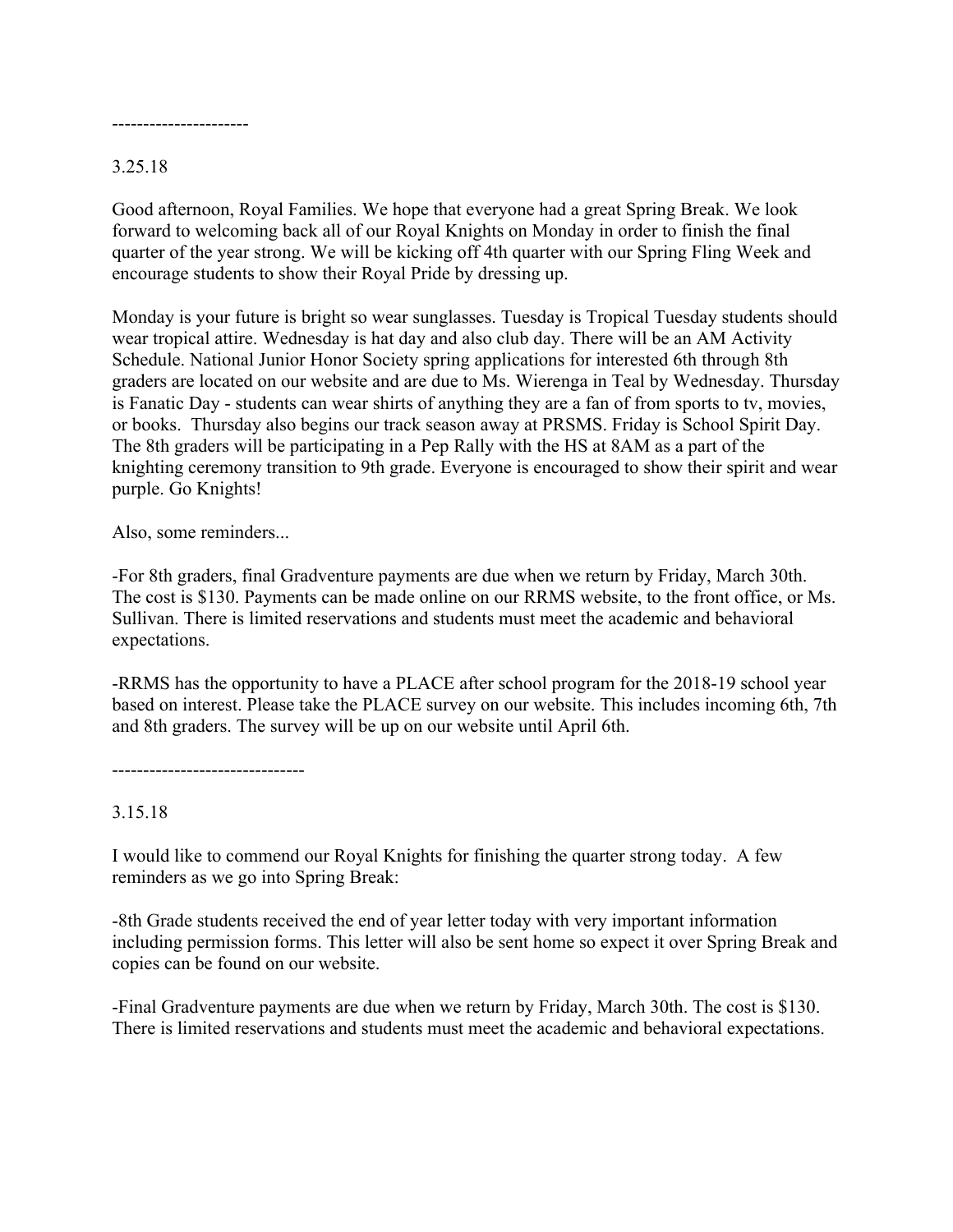-RRMS has the opportunity to have a PLACE after school program for the 2018-19 school year based on interest. Please take the PLACE survey on our website. This includes incoming 6th, 7th and 8th graders.

Finally, everyone please enjoy your Spring Break, be safe and always Royal! When we return on Monday, March 26th, we will kick off the 4th quarter with our Spring Fling Week and finish this year strong because We Are Royal!

-----------------

3.11.18

This is the final week of the 3rd quarter, Royal Knights! Students will be taking quarterly checks in all core classes this week. Let's make the last for days count.

On Monday, March 12 from 5PM-8PM, the West Pasco Rezoning Workshop will take place at J.W. Mitchell High School. Community members will be provided the opportunity to ask questions of district and school staff. An informational flier was sent home this week and you may also visit the Pasco Schools website for more information.

Our March PTSA Royal Dine Out Night is at Chili's in Trinity on Tuesday, March 13th from 4PM to close. Take this opportunity to support the Royal Knights and you don't have to cook!

Spring Fundraiser merchandise pick up will be on Thursday, March 15th in the RRMS Front Office from 1:00PM-5:30PM. The PTSA will contact participants. We raised over \$6,000. Thank you again for your support!

The RRMS PTSA is also extending the Shoe Drive to March 16th. Please clean out your closets, go through the neighborhood and collect gently worn shoes to benefit RRMS and others in need. On the bags, please put your student's name and Knight Time teacher to make sure they get credit for the Knight Time contest to win an ice cream party. There are also boxes in the front office for drop off!

Friday, March 16th is a Teacher Planning Day and there is no school for students. Pasco County Schools will be closed for Spring Break Monday, March 19th - Friday, March 23rd. When we return we will charge into 4th quarter, with a Spring Fling Dress Up Week, further details will be posted on our social media sites. We want to wish everyone a safe and relaxing Spring Break!

Thank you for partnering with us in your child's education! So proud to be Royal!

## 3.2.18

FSA Writing testing will take place on Monday, March 5th for all 6th and 7th graders and 8th graders on the Gold Team, Tuesday, March 6th will be the 8th graders on Teal Team and Wednesday, March 7th will be the 8th graders on Maroon Team. Make Ups will be throughout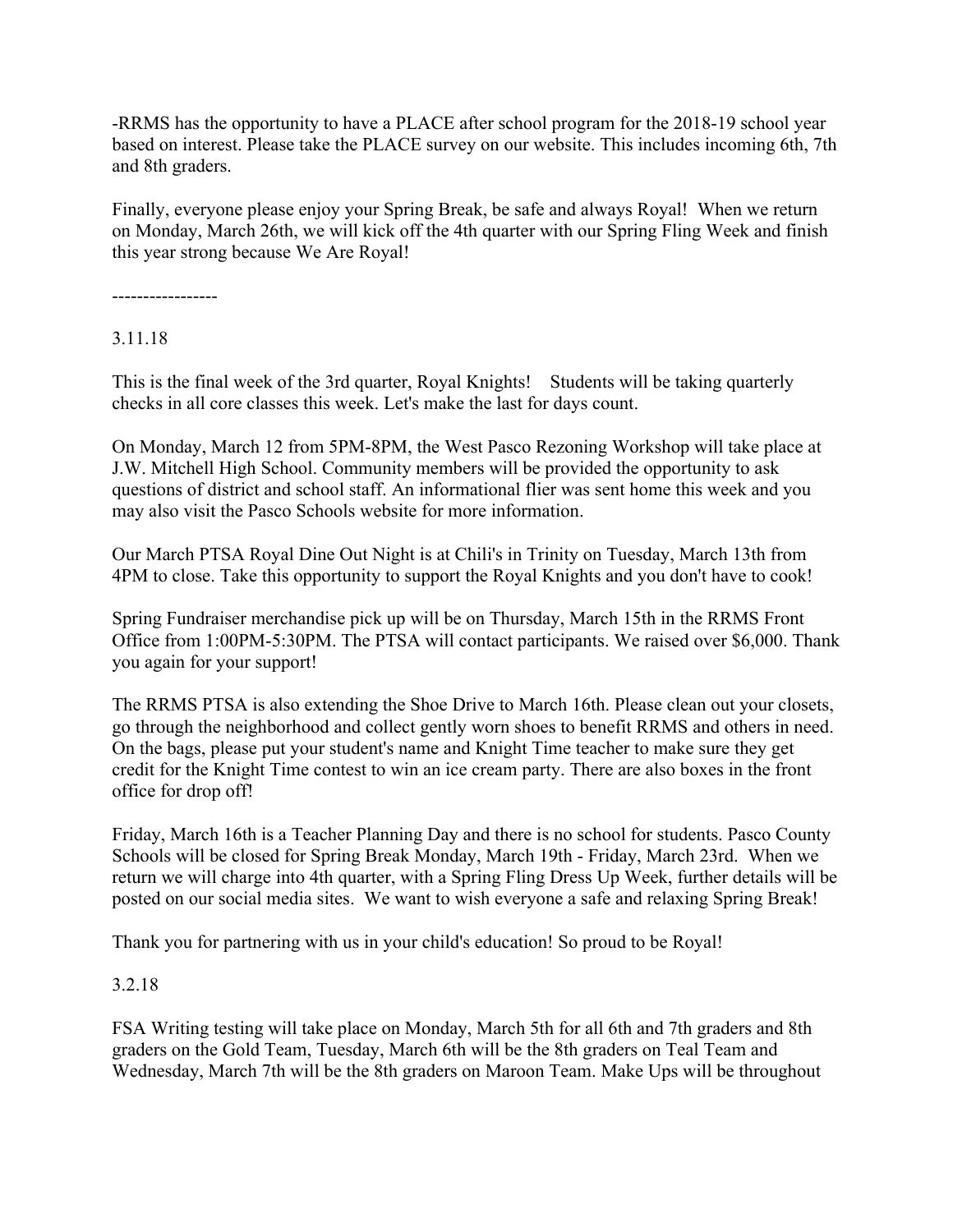the week. Each student will receive a free breakfast with coupon on their testing day. Attendance is key, eating a healthy breakfast, taking their time and doing their very best!

The School Counselors were in science classes last week to provide all 6th and 7th graders course cards and go through the course selection process. If you have questions or need more information, I encourage you to visit the RRMS website as there are videos and course descriptions located there. Also, if you are interested in an application course, like yearbook, peers as partners, or Royal Squires, they are located on the website or in the guidance office. All course cards and applications are due to science teachers with all signatures by Monday, March 5th.

Track try outs begin on Tuesday, March 6th after school at the track. Students need a valid physical in order to try out. Please see Coach Koos or Coach Hack for more information.

RRMS PTSA will be meeting on Wednesday, March 7th at 5:30PM in the Media Center. We are looking for Executive Board nominations for the 2018-19 school year. Nomination forms are on the website or you can contact the Nomination Chairperson, Mrs. Howery at rhowery@pasco.k12.fl.us for more information. We have nominees for all positions but President. This is a great opportunity to make a difference in the lives of the students at RRMS!

Finally we will be hosting the Spring into Spring Dance on Friday, March 9th from 6-8PM in the RRMS Cafeteria. Tickets will be pre-sale for \$8 in front of Lab 1 each morning and \$10 at the door. We will have concession, DJ, photo booth and fun!

--------------------

## 2.27.18

I am sending a reminder as to the pick up and drop off car loop procedures. We have been having cars cut the line which is disrupting the flow of traffic and causing a major safety concern. Please use caution when coming around the loop and do not cut down the rows, make a complete circle. Students should be dropped off and picked up on the curb by the school. Also, we have had several parents drop their students off on Town Center Road in the morning and pick up in the afternoon. We understand that the line might be long and slow but the safety of your children is our top priority. Their lives are worth the wait. We have requested additional support from the Pasco Sheriff's traffic units on Town Center.

Also, the RRMS PTSA will be hosting a Parent Education Event tomorrow, Wednesday, February 28<sup>th</sup> in partnership with the Pasco Sheriff and the Pasco County Commission on Human Trafficking. This will be an information presentation on human trafficking and dinner will be provided starting at 5:30PM in the RRMS Cafeteria. Please RSVP to Sophia Edwards on the RRMS PTSA or RRMS Facebook pages.

Again, we thank you for supporting our efforts and partnering with us.

-----------------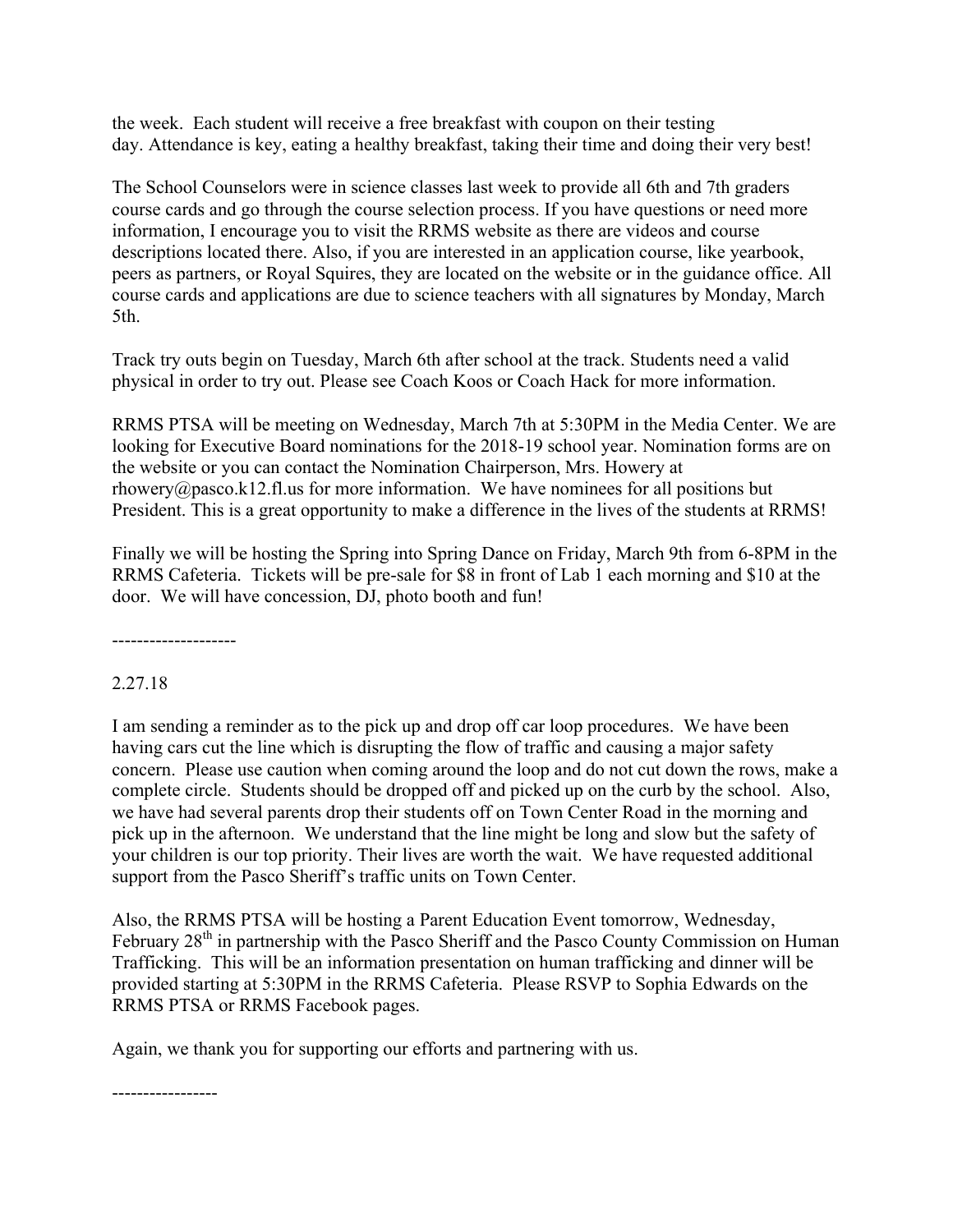#### 2.25.18

I would like to take this opportunity to thank the entire Royal Family for your support and care for the well being of the entire River Ridge community, especially with the events of the last week. In times like these, coming together with faculty, staff, students, parents, and community members is essential to ensure that we are all positively working toward the common goal of providing the best educational experience for all of our students so that they are college, career and life ready! Thank you for partnering with us in your child's education!

This week in preview at River Ridge...

The School Counselors will be in current 6th and 7th grade science classes this week to distribute course cards for the 2018-19 course selection process. I thank those families who attended the Curriculum Night but if you still have questions or need more information I encourage you to visit the RRMS website as there are videos and course descriptions located there. Also, if you are interested in an application course, like yearbook, peers as partners, or Royal Squires, they are located on the website or in the guidance office. All course cards and applications are due to science teachers with all signatures by Monday, March 5th.

The girls' soccer team finishes their season at GMS on Monday at 6PM. They are currently undefeated!

This is also club picture week and students in service clubs should wear their club shirts on the designated day to get their picture after the news in the courtyard. Royal Ambassadors on Tuesday, Student Council on Wednesday, Common Ground on Thursday, SWAT Club and Morning News on Friday.

We will also be joined by the Positive Coaching Alliance for presentations for our student athletes on Tuesday by grade level in the theater on the topics of sportsmanship, character, and leadership. 6th grade at 9:40AM, 7th grade at 10:45AM, and 8th grade at 11:40AM; students will receive invitations to attend. Contact Coach Brando with questions.

Finally, PTSA will be hosting their quarterly Parent Education event on Wednesday evening in the RRMS Cafeteria starting with a free dinner at 5:30PM and then the presentation from the Pasco County Commission on Human Trafficking. Please RSVP for the meal to Sophia Edwards at RiverRidgeMSPTSA@gmail.com or 727-480-7876. We had a great turn out for our past event and hope to have even more participants. You may also bring people interested outside of the River Ridge area but due to the content being shared, children under 13 are not advised to attend.

Let's make it a Royal week at The Ridge! As always, it's great to be Royal!

----------------

2.18.18

Good afternoon, Royal Families!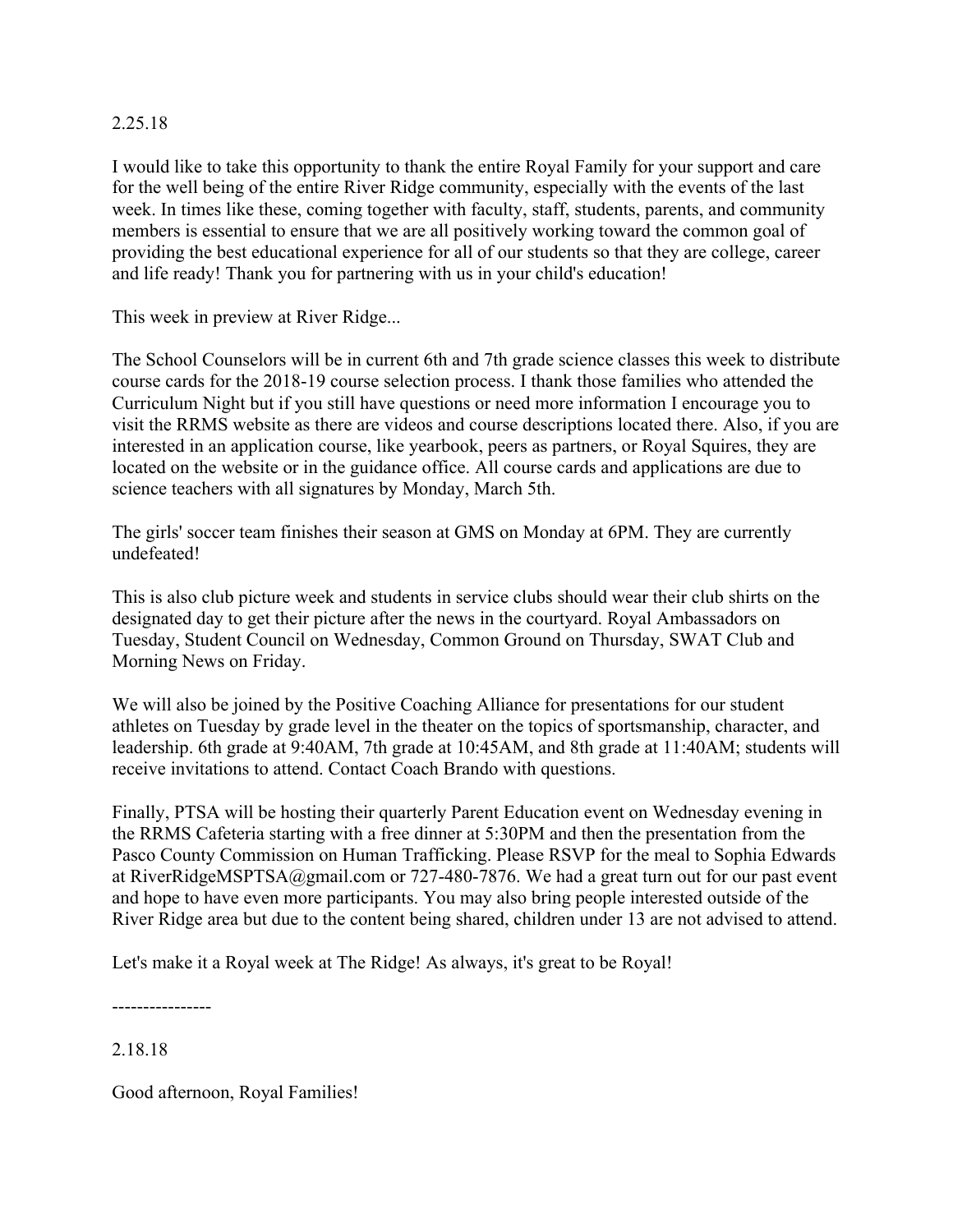Monday is President's Day and Pasco County Schools will be in session.

On Friday, all current 6th and 7th graders, were give an important information document, draft course card and viewed a course selection kick off video exploring all of our electives. Please also mark your calendars for our upcoming RRMS Curriculum Night on Tuesday, February 20 from 6PM-7:30PM. We will have separate parent meetings for our incoming 6th grade families and current 6th and 7th grade families from 6PM-6:30PM. This night will further explain the course cards, highlight core academic and elective courses and programs of study and allow you to meet our awesome teachers, counselors, and administration. After the parent meetings, families are encouraged to visit our teams and elective classrooms to learn more about all of our Royal opportunities! We have many new courses including high school options for our 7th and 8th graders. The following week the school counselors will visit science classes to provide official course cards. Course cards will be due with all signatures on March 5th for all current 6th and 7th graders to science teachers.

Tuesday during lunches students will be able to take spring friend pictures. The cost is \$5, cash only and the student will be receive a 4x6 immediately. Also, our 8th graders will take their class panoramic picture during Knight Time on this day.

Thursday evening is our Royal Spirit Dine Out Night at Culver's in Trinity and Port Richey from 5PM-9PM. Come out and support RRMS and see your fellow students, teachers, and parents serve you a meal.

Finally on Friday, our 8th graders will be taking a field trip to NASA. 8th graders should arrive at 6:30AM and will be returning to campus about 8:45PM. On Friday evening, the Dance program will hold their February Dance and Choreography Showcase at 7PM in the Theater. This is a special middle and high school showcase.

In sports this week, the boys' basketball team travels to HMS on Monday and GMS on Thursday. The undefeated girls' soccer team plays at home on Monday vs. BPMS and away at Hudson Middle on Thursday. All games start at 6PM. We will also be hosting the west side Special Olympics games on Thursday during the day. The opening ceremonies begin at 11:30AM at the football stadium.

Thank you for partnering in your child's education and as always if you have any questions, please let us know. Proud you are Royal!

----------------------

## 2.11.18

Good afternoon, Royal Families! This week at River Ridge we will be celebrating Random Acts of Kindness Week sponsored by our Royal Ambassadors. River Ridge Middle School has recently been named a Certified Kindness School by the National Kindness Challenge for our mission of spreading our culture of caring and Knightly Values. This week we will have dress up days, kindness bingo challenge, and a special kindness pledge on Valentine's Day!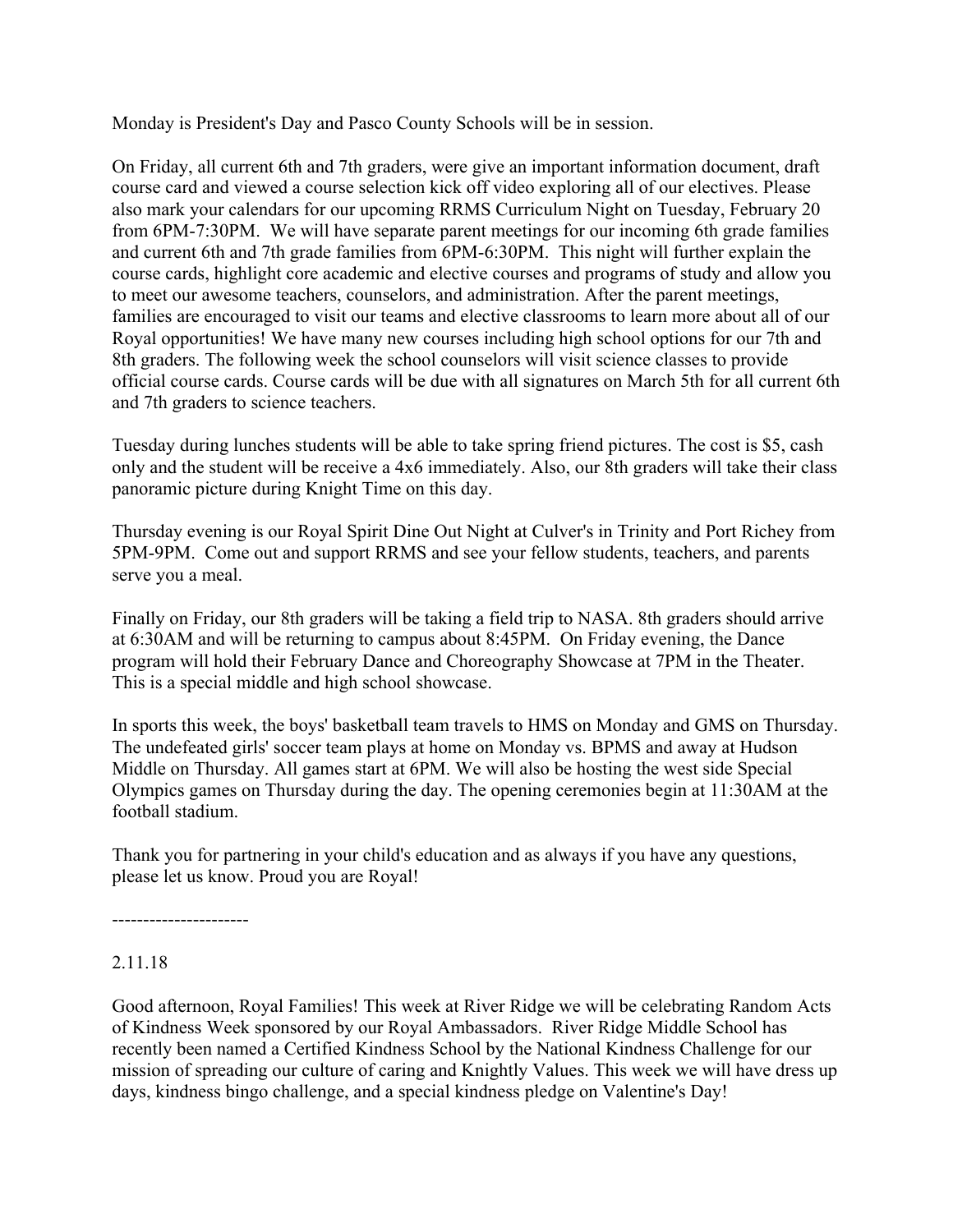Monday is Dreaming of Kindness Day. Students can wear school appropriate PJs. Also, all PTSA Spring Fundraiser packets and money are due to 1st period teachers. In sports, the Royal Knights Boys' Basketball travels to CLMS at 6PM, and the Girls' Soccer team takes on SSMS at home at 6PM.

Tuesday is Match with a Buddy Day or Twin Day.

Wednesday is Peace Out Day, wear tie-dye! We will also be on an AM Activity Schedule because it is Club Day. The Boys' Basketball Team is at home vs. BPMS at 6PM.

Thursday is Kindness Shines Day! Students should wear neon, glittery and sparkles. The Girls' Soccer team takes on CLMS at HHS at 6PM.

Friday is Crazy for RRMS spirit and kindness. Students should wear their spirit gear, crazy hair and socks. We will also be celebrating our Winter Students of the Month and their families with a breakfast at 7:30AM in the Cafeteria.

Please also mark your calendars for our upcoming RRMS Curriculum Night on Tuesday, February 20 from 6PM-7:30PM. We will have separate parent meetings for our incoming 6th grade families and current 6th and 7th grade families from 6PM-6:30PM. This night will further explain the course cards, highlight core academic and elective courses and programs of study and allow you to meet our awesome teachers, counselors, and administration. After the parent meetings, families are encouraged to visit our teams and elective classrooms to learn more about all of our Royal opportunities! We have many new courses including high school options for our 7th and 8th graders.

The RRMS PTSA is also extending the Shoe Drive to March 16th. Please clean out your closets, go through the neighborhood and collect gently worn shoes to benefit RRMS and others in need. On the bags, please put your student's name and Knight Time teacher to make sure they get credit for the Knight Time contest to win an ice cream party. There are also boxes in the front office for drop off!

Thank you for partnering with us in your child's education! So proud to be Royal!

2.4.18

Happy Super Bowl Sunday, Royal Families!

 $\mathcal{L}_\text{max}$  , where  $\mathcal{L}_\text{max}$  , we have the set of  $\mathcal{L}_\text{max}$ 

On Monday morning, we will be celebrating our A-B and All A Honor Roll students in the theater. 7th grade at 7:30AM, 6th grade at 8:30AM and 8th grade at 9:30AM, if you plan to attend, please report to the theater.

The deadline for payment of the 8th grade NASA trip is Monday, February 5th. The trip will take place on February 23rd. The letter and permission form was distributed several weeks ago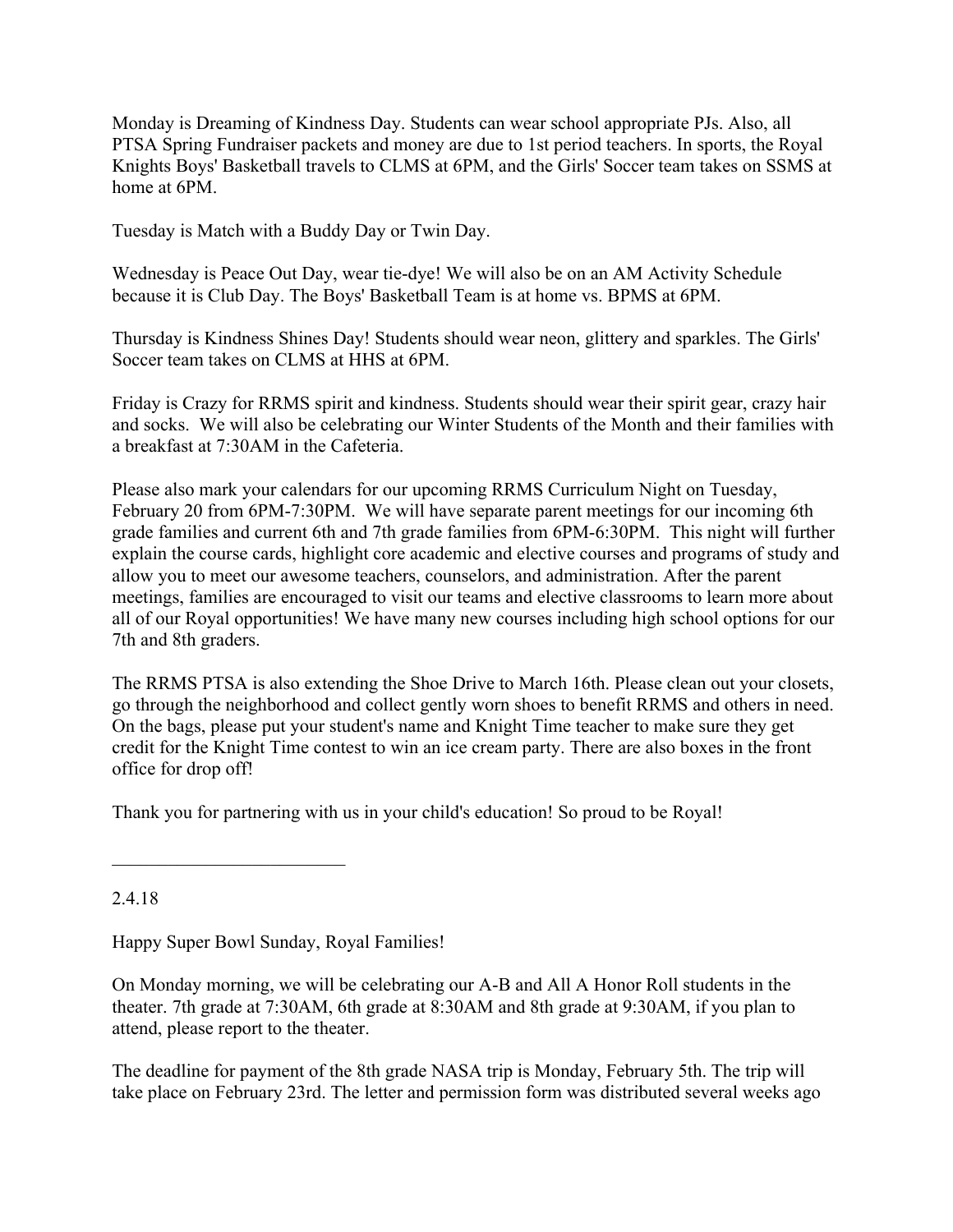but can be found on our website. The cost of the trip is \$65 which includes transportation, admission and a meal at Kennedy Space Center. You may pay online by credit card or bring in the money to your science teacher by February 5th.

On Wednesday evening at 6PM, RRHS will be hosting their High School Curriculum Fair. All incoming 9th grade parents and students are encouraged to attend. High School course cards are due to 8th grade science teachers this Friday, February 9th. This Friday Progress Reports for quarter 3 will be distributed and we will also have our Winter Pep Rally in the afternoon. Students are encourage to show their Royal Spirit as the Spirit Stick is up for grabs!

This week in Sports boys basketball is away at CHMS on Monday at 6PM and plays at home on Wednesday vs. SSMS. Girls' soccer is home on Monday vs. PRSMS and away at CHMS on Thursday. Come out and support our Royal Knights!

Finally, this is the last week for our PTSA Spring Fundraiser. All packets are due back to 1st period teachers on Monday, February 12th. There is also an online ordering option at fundshoppe.com as well. The funds raised will go to supporting children's health, safety, and education at River Ridge Middle School. If you have any questions, please contact the PTSA at RiverRidgeMSPTSA@gmail.com.

The RRMS PTSA is also extending the Shoe Drive to March 16th. Please clean out your closets, go through the neighborhood and collect gently worn shoes to benefit RRMS and others in need. On the bags, please put your student's name and Knight Time teacher to make sure they get credit for the Knight Time contest to win an ice cream party. There are also boxes in the front office for drop off!

--------------------------

1.28.18

On Friday, the PTSA kicked off the Spring Fundraiser as students should have brought home the Reserve brochure, parent letter, and order form. All packets are due back by 2/12 and should be turned into your students 1st period teacher. Please ensure their packet is completely filled out with their name, phone number and 1st period teachers name. There is also an online ordering option as well. Orders and prizes will be delivered on 3/15 during 7th period. The funds raised will go to supporting children's health, safety, and education at River Ridge Middle School. If you have any questions, please contact the PTSA at RiverRidgeMSPTSA@gmail.com.

The deadline for payment of the 8th grade NASA trip is Monday, February 5th. The trip will take place on February 23rd. The letter and permission form was distributed several weeks ago but can be found on our website. The cost of the trip is \$65 which includes transportation, admission and a meal at Kennedy Space Center. You may pay online by credit card or bring in the money to your science teacher by February 5th.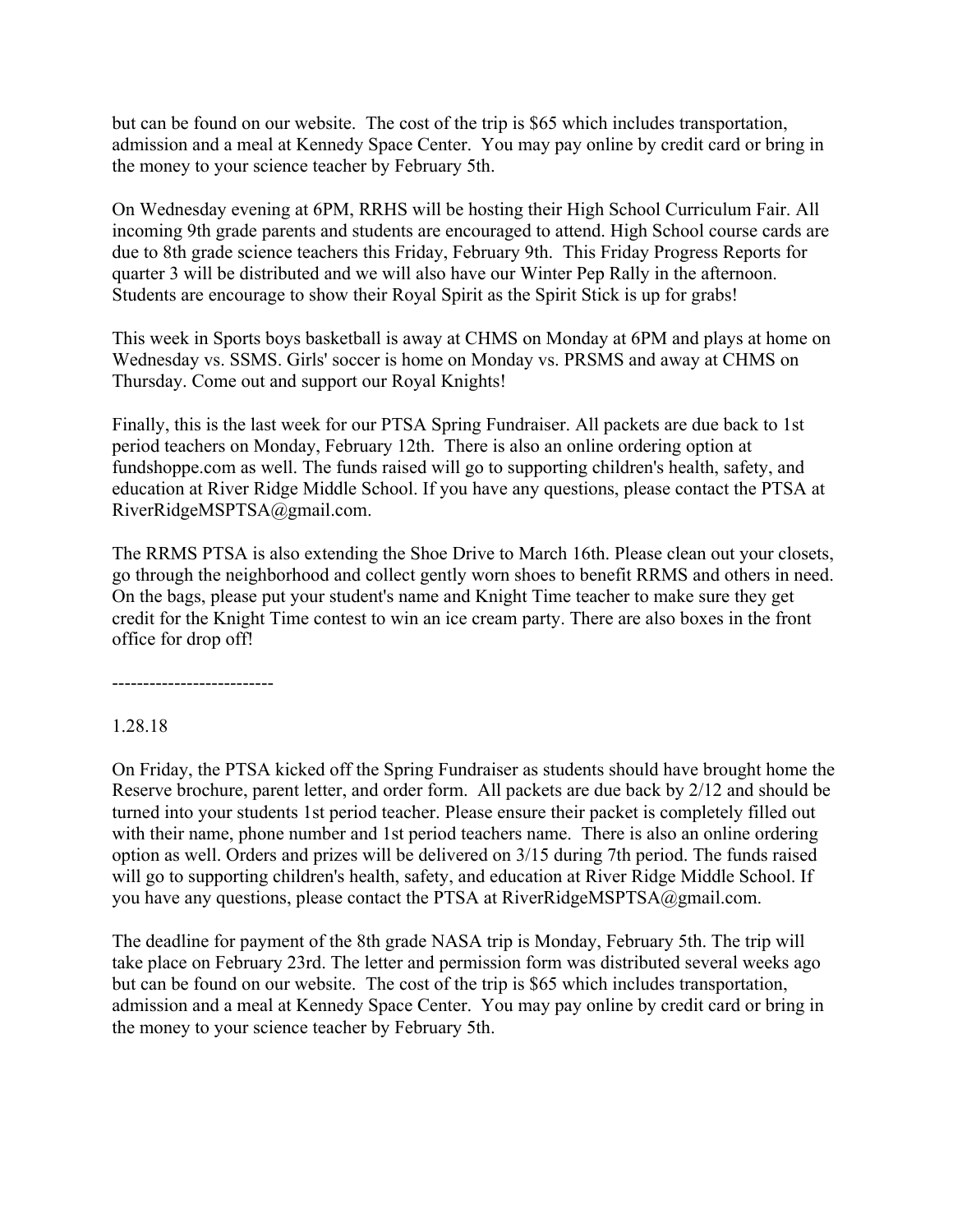This week begins our after school math program on Tuesdays and Thursdays from 2PM-3:30PM in the media center. We invite any student who needs help with math whether it be studying, make up work, or reteach to take advantage of this opportunity to work with our math teachers.

Our boy's basketball and girls' soccer seasons start this week! Boys' basketball has a game versus GMS at home at 6PM on Monday and PRSMS on Thursday. Girl's Soccer kicks off on Thursday at home versus GMS at 6PM.

Finally, the RRMS PTSA is extending the Shoe Drive to March 16th. Please clean out your closets, go through the neighborhood and collect gently worn shoes to benefit RRMS and others in need. On the bags, please put your student's name and Knight Time teacher to make sure they get credit for the Knight Time contest to win an ice cream party. There are also boxes in the front office for drop off!

------------------------

# 1.24.18

Good evening, Royal Families! This is Angie Murphy, Principal of RRMS. I wanted to let you know that the first semester Honor Roll invitations were distributed yesterday and today to those 6th, 7th and 8th graders who earned All As or A-B Honor Roll for the first semester grades. This event will take place in the theater on Monday, February 5th.

7th Grade will be from 7:30AM-8:20AM

6th Grade will be from 8:30AM-9:15AM

8th Grade will be from 9:20AM-10:10AM

We invite parents and family members to attend to recognize the outstanding achievement of these students!

8th Grade students received their course cards for RRHS 2018-19 school year today. Please take the opportunity to review the course card with your students. If a student would like to join an academy, they should apply on the RRHS website online. If they would like to take the AP Human Geography course, they will need to complete and attach the AP Expectations and Agreement Form to their course card. There will be a Parent Night on February 7th from 6:00PM-7:45PM in the theater to explore all of the high school options. We will also provide assistance to students through Knight Time each day leading up to February 9th when course cards are due to Science teachers.

Finally, we have a great trip planned to NASA this year for all 8th graders on February 23rd.. The letter and permission form was distributed several weeks ago but can be found on our website. The cost of the trip is \$65 which includes transportation, admission and a meal at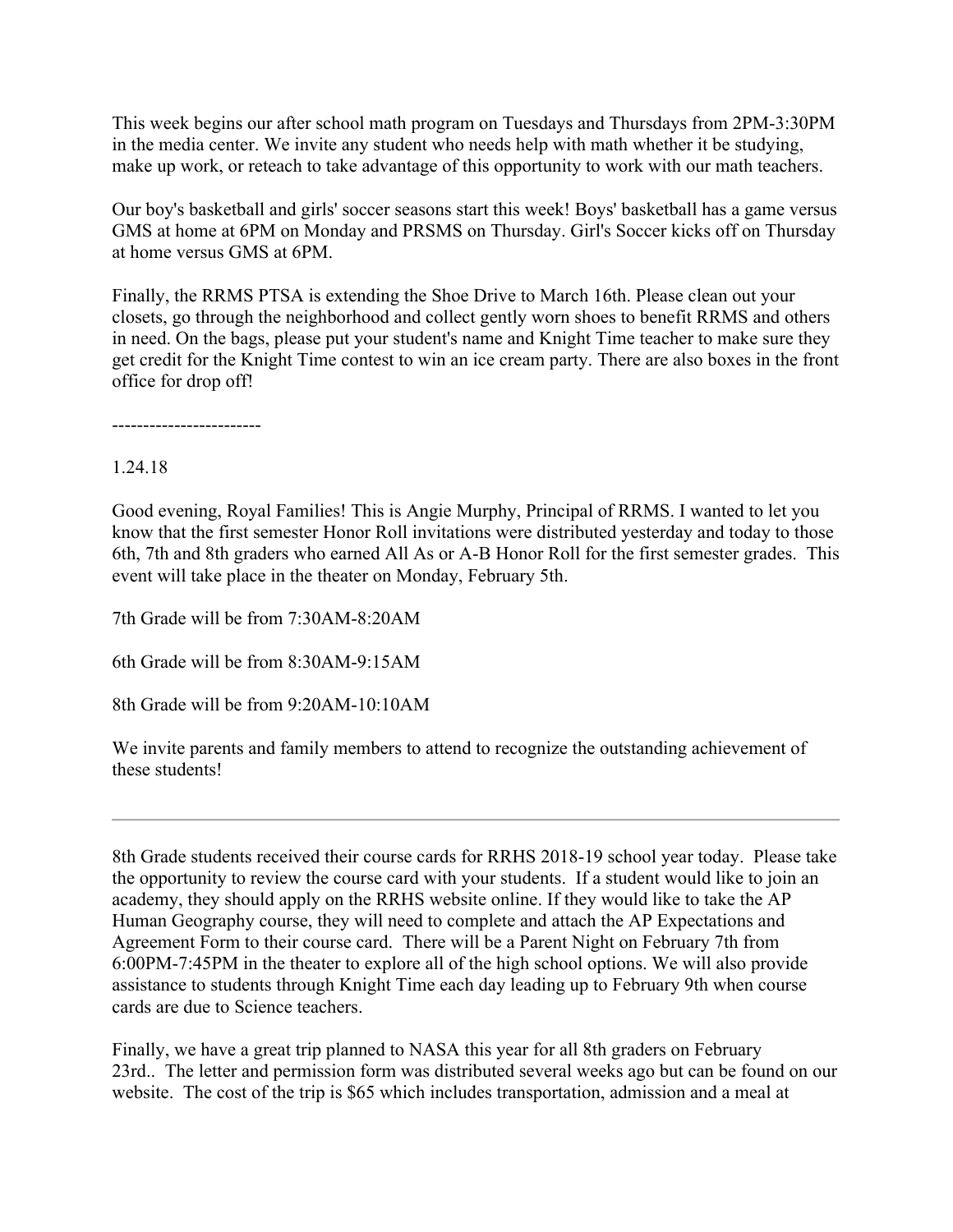Kennedy Space Center. You may pay online by credit card or bring in the money to your science teacher by February 5th.

Thank you for partnering in your child's education and for being Royal!

--------------------------

1.21.18

Good afternoon, Royal Families! This week's week in preview is very lengthy but important so please listen to the end. On Friday, all RRMS students received their quarter 2 report card. Please make sure you review your child's progress with them.

Grades of As, Bs, and Cs, represent grades that are On Track for both middle to high school promotion. Review their current positive behaviors that need to continue and of course, recognize your child's successes!

If your child has earned grades of Ds or Fs, they are At Risk or Off Track to making middle to high school promotion. Please identify behaviors that need to start immediately to raise grades to As, Bs or Cs. We offer academic lunch and after school tutoring in the media center. We are also offering an after school math help program staffed by our math teachers starting January 30th running every Tuesday and Thursday from 2PM-3:30PM in the media center. Of course, if you need support in developing a success plan or would like to schedule a parent, teacher, student conference, please contact the school and ask for Student Services.

This week we will distribute "On Track" Bands for students who earned A, B and C and no referrals for Quarter 2. The 8th grade maroon and gold teams will be attending a field trip to the Holocaust museum on Monday.

Congratulations to our student athletes who made the 7th and 8th grade boy's basketball and girls' soccer teams! There will be a boy's basketball parent meeting in the media center at 4PM on Tuesday and a Girls' Soccer parent meeting in the media center at 3PM on Wednesday.

On Wednesday, 8th graders will receive their course selection information and course cards for the 2018-19 school year. There will be an upcoming Parent Night on February 7th at RRHS.

There will also be a PTSA Meeting on Wednesday evening at 5:00PM in the Media Center to discuss 3rd and 4th quarter educational events and upcoming Executive Board elections.

We will be hosting the RRMS History Fair on Thursday. The projects that students have submitted are phenomenal!

On Friday, the PTSA will kick off their spring fundraiser with an information session during Knight Time. So look out for an information packet in order to continue raising funds for much needed technology for the school.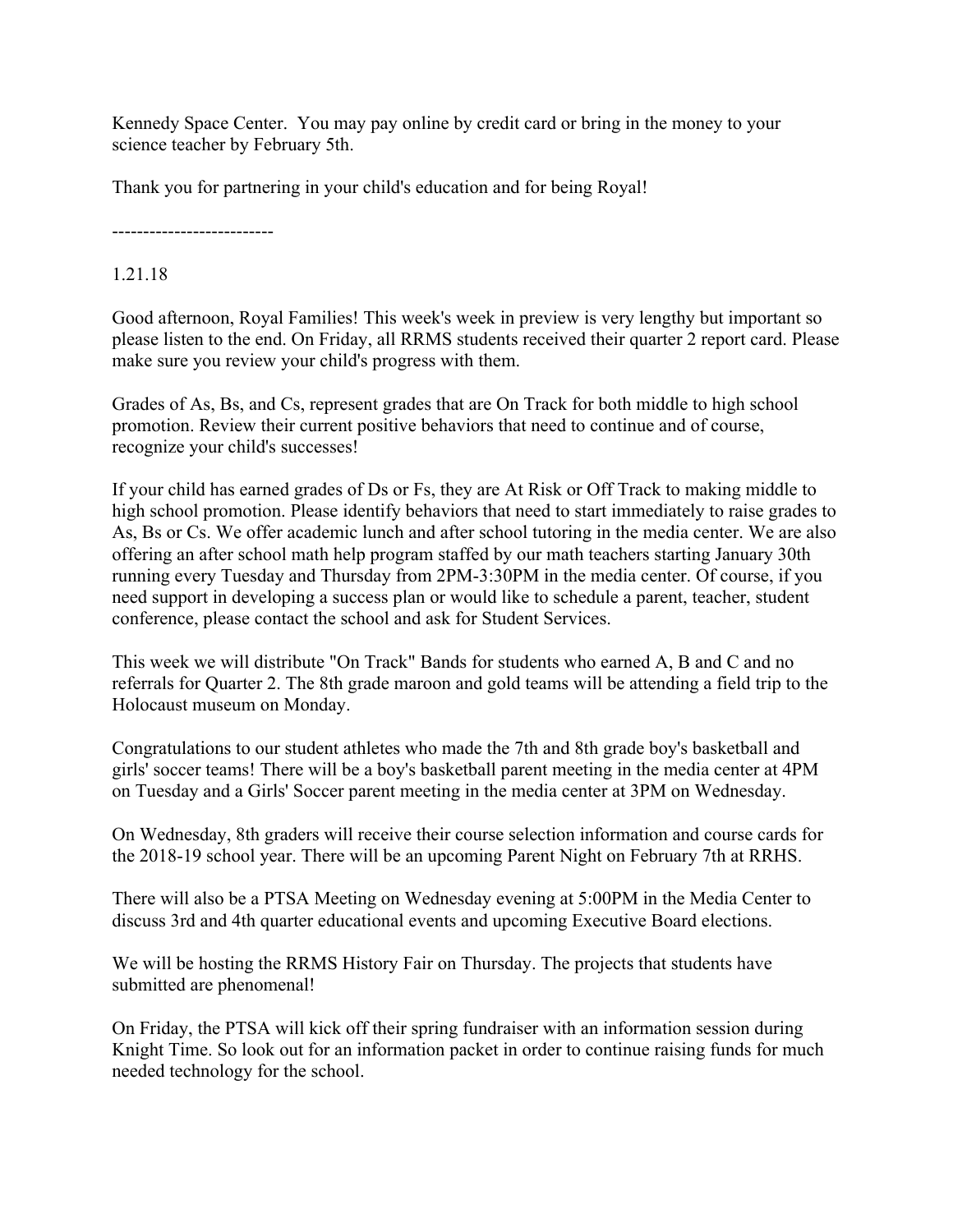We would like to congratulate our Special Olympics basketball team who will be competing at the State competition on Saturday in Orlando. Finally, we wish our dance team good luck as they start their competition season on Saturday as well.

As always, thank you for being partners in your child's education and for being proud to be Royal!

-----------------------

1.14.18

Good afternoon Royal Families! We had a great week back at River Ridge and started the new year strong with every student and staff member deciding on their one word to help guide their year's purpose and passion. I would encourage you to ask your student what their one word is and help to keep their word in the forefront.

This week there will be no school on Monday in observance of Dr. MLK Jr. Day. Students will return on Tuesday with 8th graders attending a RRHS Academy Presentation meeting to explore all of the options for course selection at the high school for the 18-19 school year.

Wednesday is a Club Day so there will be an AM Activity Schedule. Please make sure to wear appropriate clothing and bring materials that will be needed to participate. For example, if you are in the yoga club you will need a towel or mat. Wednesday is also the deadline for eligible 8th graders to apply for the Take Stock in Children College Scholarship program. You must have Free and Reduced Lunch, a 2.5 GPA, good attendance and citizenship. Please see Mrs. Iannone or visit the RRMS website to apply.

Wednesday is also our January Royal Dine Out Spirit Night at Beef O' Brady's on Ridge from 4PM-9PM. RRMS will earn 10% of all of the nights purchases.

There will be a RRMHS SAC meeting on Thursday at 2:30PM.

Friday Semester 1 Report Cards will be distributed. Students who have earned As, Bs, and Cs, and have had no referrals are considered on track and will receive a treat at lunch. On Track bands will be distributed the week of January 22nd.

Thank you for partnering in your child's education and proud to be Royal!

------------------------

# 1.7.18

Happy New Year Royal Knights! I hope that everyone had a wonderful break spending time with family and friends. After two weeks off, we are so excited to welcome our Royal Knights back to the best year ever on Tuesday morning.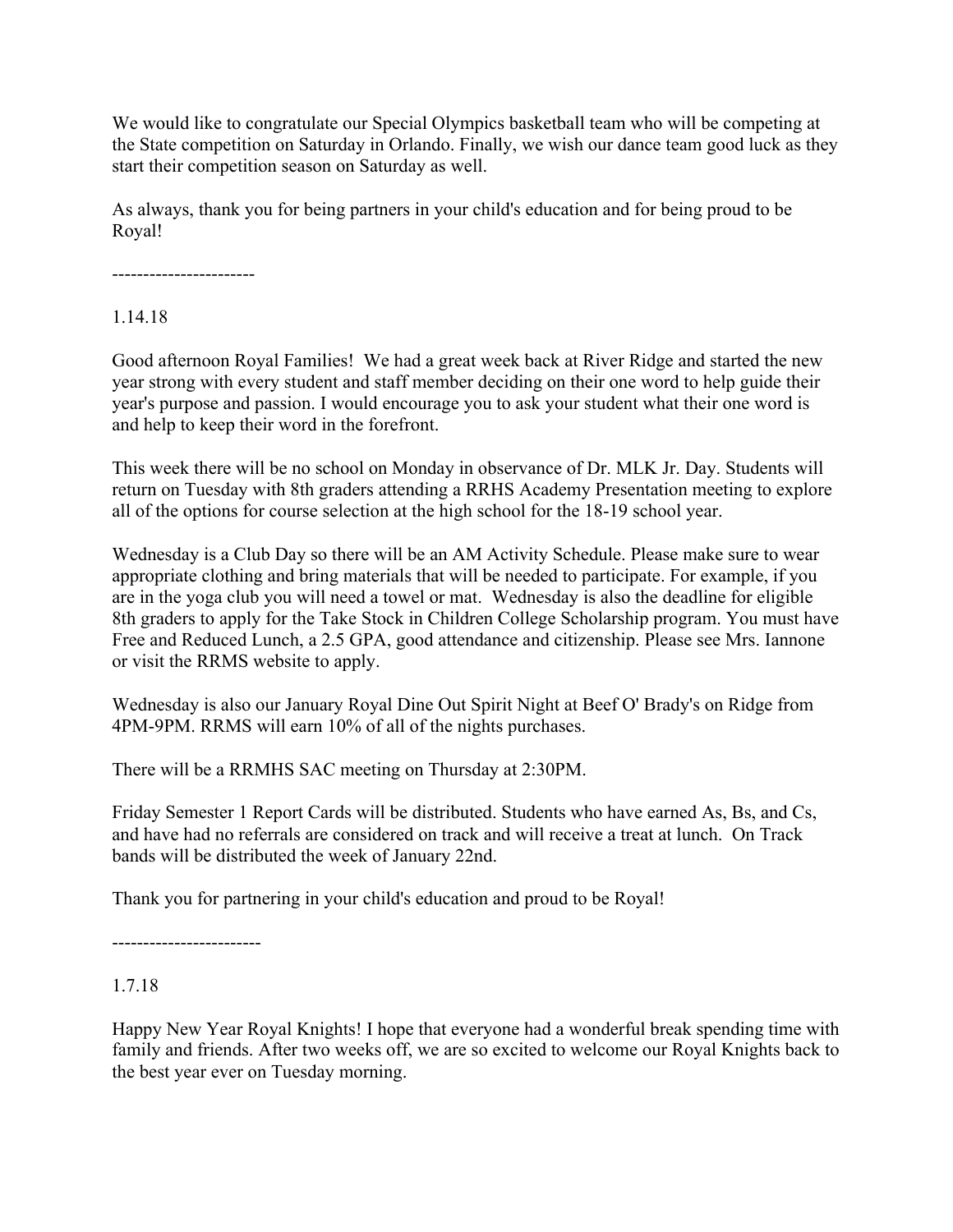On Tuesday morning, students should check lists posted on the media center and cafeteria windows for their first period classes. Students should report to the class listed as there have been some schedule changes for the new semester. There will be several adults with lists to help students navigate their classes.

Boys' Basketball and Girls' Soccer Try Outs will be this Wednesday through Friday from 2- 4PM. Please make sure that all of the proper paperwork is completed prior to trying out. See Athletic Director Coach Brando for more information.

On Thursday, 8th graders will be able to learn more about the new technical high school option at an in school presentation during 3rd period. More information about 18-19 course selection will be distributed in the next few weeks and 8th graders were provided a newsletter prior to the break.

This new year provides an opportunity to refresh and reset so please encourage your students to take advantage of all of the ways to be engaged at RRMS by always showing their Knightly Values of Be Respectful, Be Responsible and Be a Problem Solver.

Thank you for partnering in your child's education and looking forward to a Royal 2018!

------------------------------------------

## 12.17.17

This week is the final week of the semester and we will be having a Winter Spirit Dress Up Week! Students are encouraged to dress up to celebrate the holidays and the successful completion of the semester.

Monday is Penguin Day, dress in white and black; Tuesday is Holiday Accessory Day, deck out in socks, necklaces, elf hats, reindeer antlers, and more. Wednesday is candy cane day, wear red and white; Thursday is Ugly sweater and holiday shirt day, and Friday is Royal Spirit Day wear your River Ridge gear! Thursday we will also have an "on track" treat in the morning in the courtyard. So, students are encouraged to wear their "on track" bands to get their hot chocolate treat.

Quarterly checks will continue this week as well.

Please mark your calendar for Tuesday, December 19th. PTSA will be hosting a Parent Night and free dinner prior to the Winter Concert. The free dinner will begin at 5PM in the cafeteria. Please visit the River Ridge website or River Ridge PTSA Facebook page to RSVP for the dinner. The Parent Night content will be an interactive presentation with the Pasco Sheriff's Office about Cyber Safety including learning about trendy apps, how to identify red flags, how to navigate your child's digital footprint, and protecting your identify online. After learning with us, then head to the Winter Concert to celebrate the season with our band and chorus in the theater at 7PM.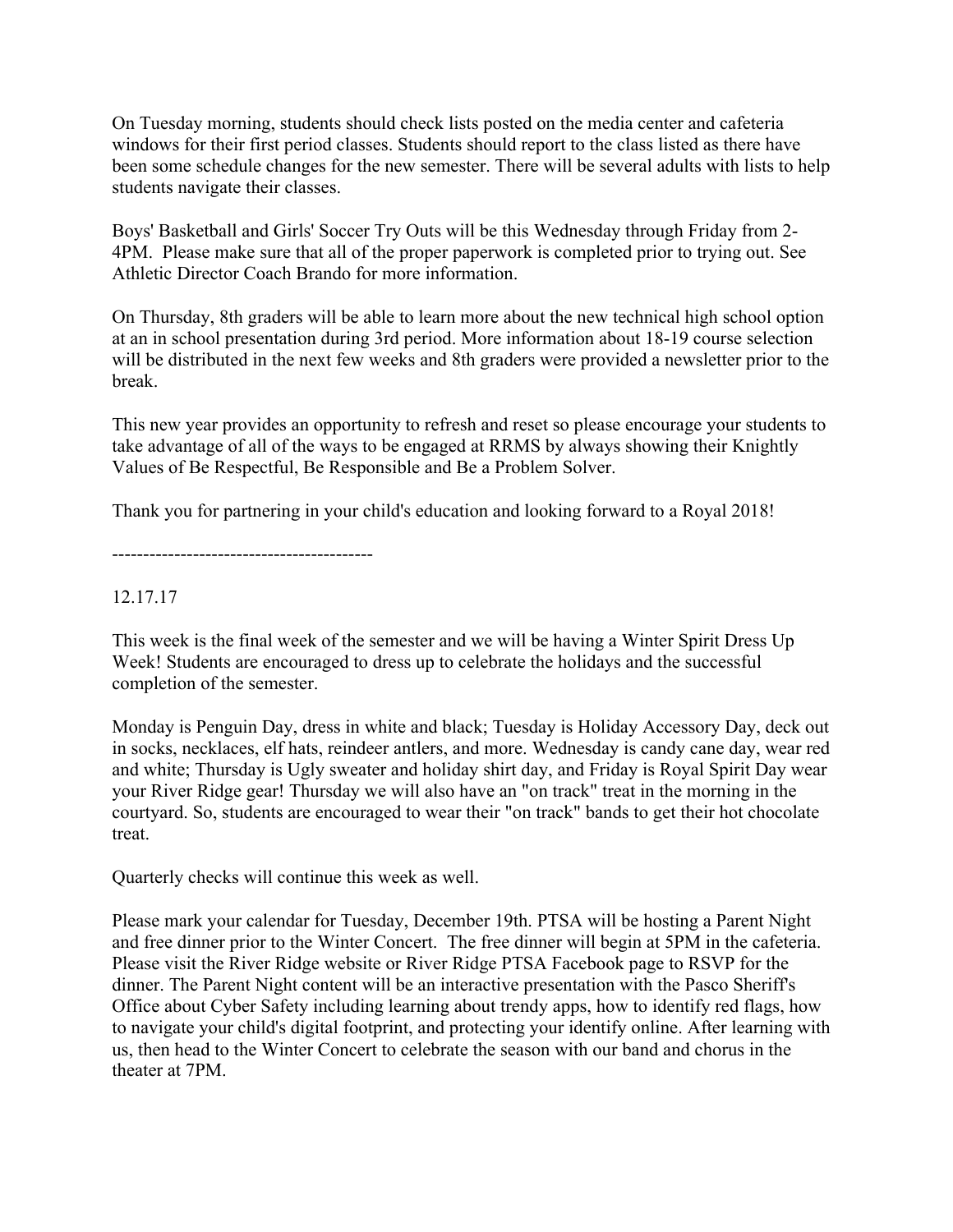The winter sports season finishes this week with Girls' BBall @ GMS on Monday at 6PM and on Tuesday Boys' Soccer @ GMS playing at GHS at 6PM.

We would like to wish the entire Royal Family... happy holidays and look forward to a Royal new year. Students will return to school on Tuesday, January 9th. Thank you again for partnering with us in your child's education!

---------------------------

12.10.17

Good afternoon, Royal Families,

There are only two weeks left in the second quarter and quarterly checks in all of the core subject areas will continue. We highly encourage that both parents and students check their progress on myStudent which includes grades, attendance, behavior, and assessment information on a consistent basis. All middle school students must earn a D or higher in all core course to earn middle school promotion. If you have any questions about student progress or would like a parent teacher conference, please contact your child's teachers or the guidance department.

This week tickets for our Winter Wonderland Dance go on sale before school for \$8 in the media center and \$10 at the door. The dance will be on Friday, December 15 from 6-8PM. It will be semi-formal attire and include a full concession of food items available for purchase. There will also be a VIP 8th Grade area, photo booth, and awesome DJ. Don't miss out!

Wednesday is our Royal Dine Out Spirit Night at Culver's in Trinity and Port Richey. Culver's will generously donate 40% with the RRMS flyer to our school.

In sports this week, on Monday, Girls' BBall and Boys' Soccer at both at home at 6PM. Special Olympics BBall will also be playing at 4PM prior to the Girls' BBall game at 4PM.

On Wednesday, Girls' Bball is @ HMS at 6PM and on Thursday, Boys' Soccer travels to HHS to take on HMS at 6PM.

Please mark your calendar for Tuesday, December 19th. PTSA will be hosting a Parent Night and free dinner prior to the Winter Concert. The free dinner will begin at 5PM in the cafeteria. The Parent Night content will be an interactive presentation with the Pasco Sheriff's Office about Cyber Safety including learning about trendy apps, how to identify red flags, how to navigate your child's digital footprint, and protecting your identify online. After learning with us, then head to the Winter Concert to celebrate the season with our band and chorus at 7PM.

Finally, Yankee Candle items will be in this week. Students will be able to pick up items through their science teacher in time for the holidays.

--------------------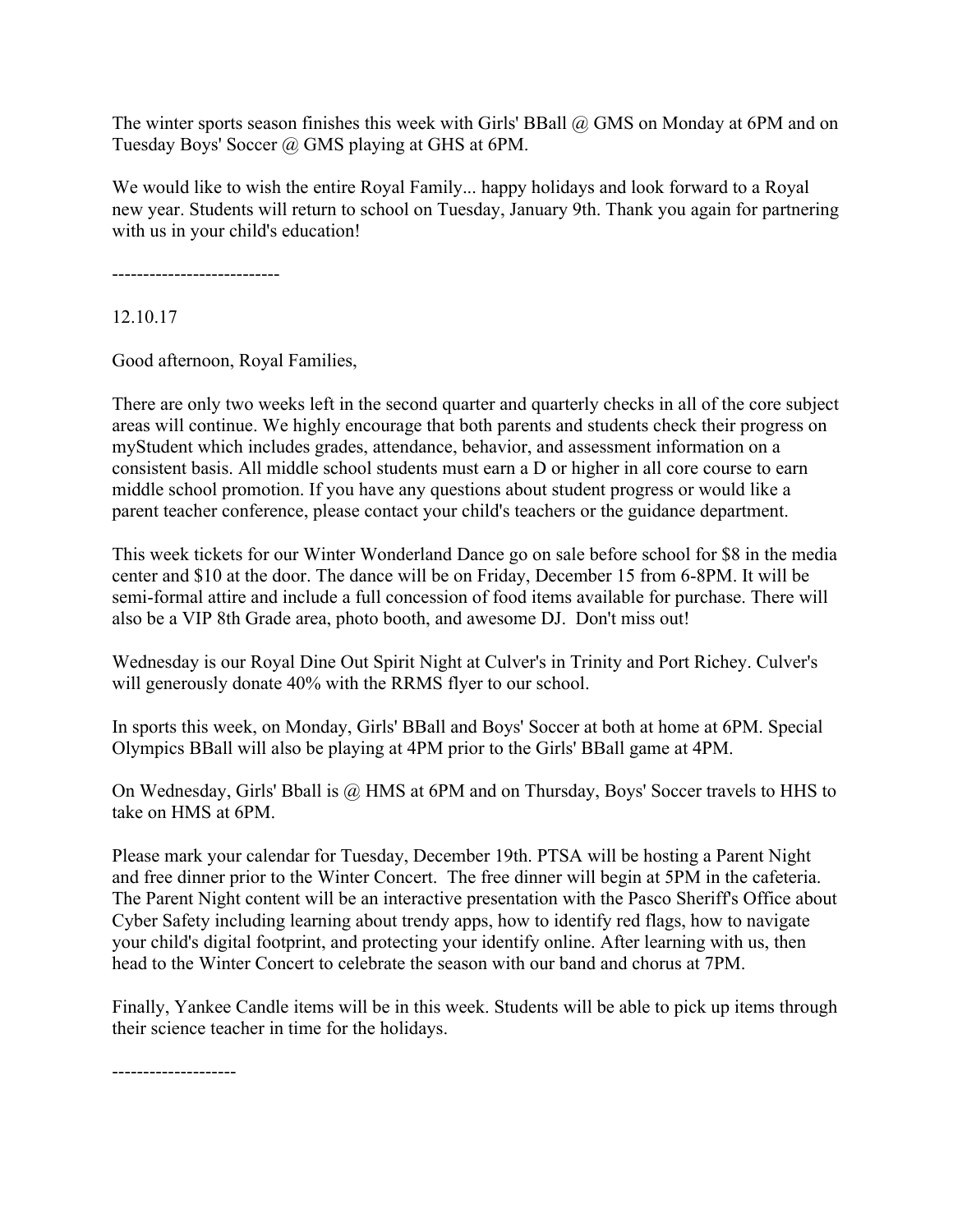#### 12.3.17

Good afternoon, Royal Families,

It's December, which is our Count Up for Caring Month where we will be spreading kindness throughout the season. Our student organizations have created a Kindness Calendar which will encourage all of our Royal Knights to spread our culture of caring. The calendar can be found on the RRMS website.

On Wednesday, we will have our 2nd Club Day of the year where students will be able to participate in their interest areas. There will be an AM Activity schedule with the club session after 2nd period.

This week there will be a PTSA meeting in the media center on Wednesday at 5:30PM. They will be planning the upcoming community events for the holidays as well as next semester. All parents both members and non-members are encouraged to attend. Mark your calendar for December 19th at 6PM PTSA will be presenting a parent education night with several expert speakers on Growing Your Cyber Brain and Keep your kids safe in the RRMS media center. Immediately following the event is our Winter Band and Chorus concert at 7PM.

This week in sports the Girls' BBall team and Boys' Soccer Team plays SSMS at home on Monday at 6PM. On Wednesday, the Girls' BBall team travels to CLMS at 6PM and the Boys' Soccer Team will play CLMS at HHS on Friday at 6PM.

Last but not least, we have just replenished our supply of We Are Royal Hoodies and t-shirts for the holidays! They are available immediately at the front office or on the website. Hoodies are \$25, short sleeve t-shirts are \$10, and long sleeve shirts are \$15! They make great holiday gifts!

---------------------------------

11.26.17

I hope that everyone enjoyed the Thanksgiving holiday with family and friends. We are excited to get back it and finish the final four weeks of the semester Royal Strong!

Students received their Quarter 2 Progress Reports on Friday, November 17th. I hope that you had an opportunity to review the Progress Report with your child. Students are considered to be "On Track" by obtaining grades of A-C and no discipline referrals. If your child is not "On Track," help them to identify behaviors that need to start immediately to raise grades and have a positive effect on behavior, considering reviewing our Knightly Core Values of be respectful, be responsible, and be a problem solver. We also offer academic lunch, after school tutoring, and encourage parents/students to be active communicators with our staff.

This is the final week of the Annual Holiday Food Drive coordinated by Student Council, Royal Ambassadors, and the SWAT Club. Students and community members are encouraged to bring in canned foods and non-perishable food items. Students can give donations to their homeroom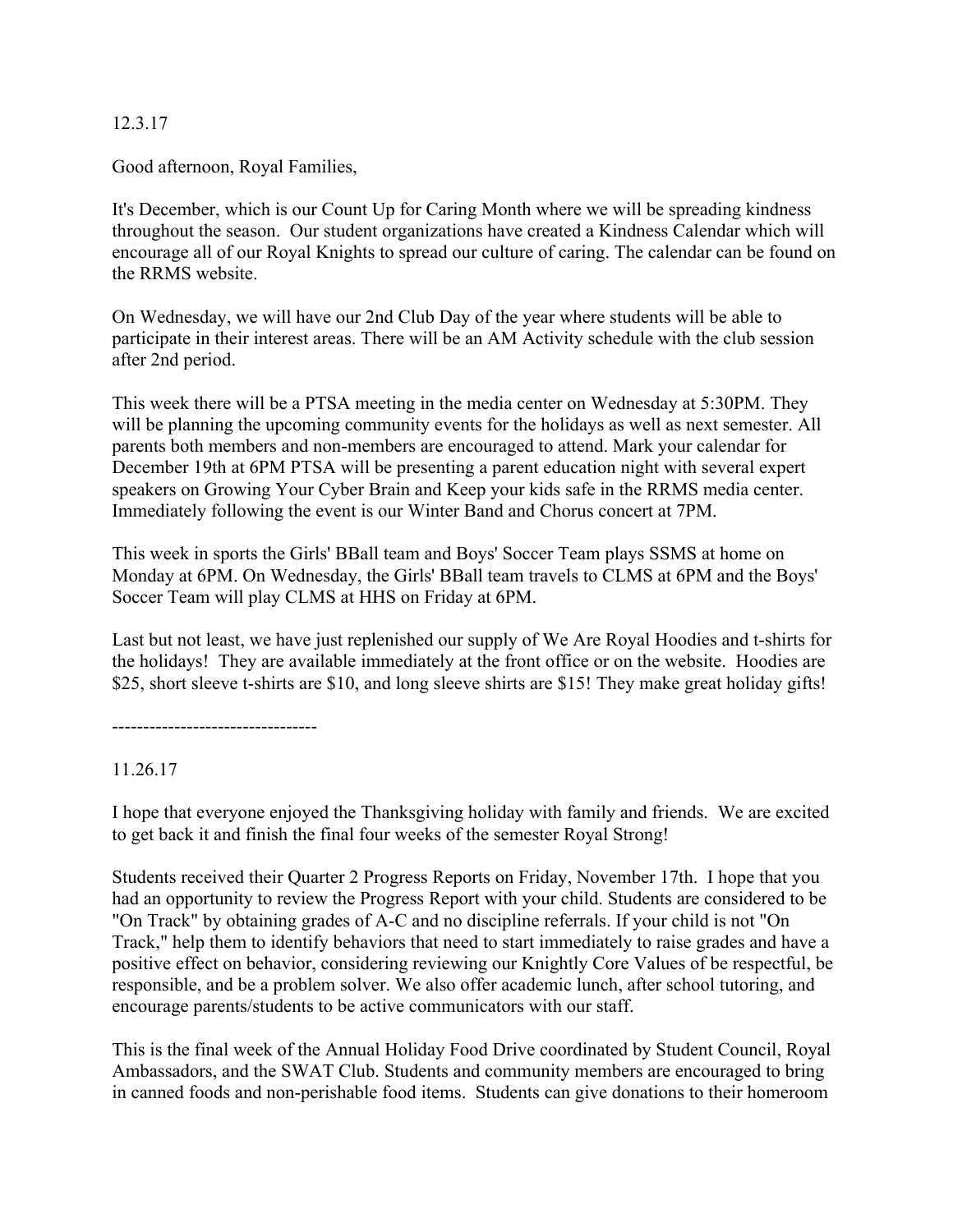teacher. Prior to the Thanksgiving break, we had over 1,200 items. Our goal is 3,000 items! We also have won the middle school division the last two years so we want to make this a three-peat while supporting our community! Please donate today.

Congratulations to Drama Teacher, Mr. Mauro and Thespian Troupe 88135 for winning 3 Critics Choices, 1st runner up for BEST IN DISTRICT, 3 honorable mentions and tons of Superiors and Excellences at the District Thespian Festival, which was hosted at the River Ridge FAME Academy last Saturday.

Our winter sports teams are off to a great start! This week the Girls' BBall team plays at CHMS on Wednesday at 6PM and the Boys' Soccer team plays CHMS at RHS on Thursday at 6PM. On Saturday, December 2nd the River Ridge MS/HS Dance Program will be present their annual Winter Dance Showcase at the RR Performing Arts Center at 4PM and 6:30PM. Tickets are \$5 pre-sale and \$8 at the door.

Last but not least, we have just replenished our supply of We Are Royal Hoodies and t-shirts for the holidays! They are available immediately at the front office or on the website. Hoodies are \$25, short sleeve t-shirts are \$10, and long sleeve shirts are \$15! They make great holiday gifts!

Thank you again for partnering with River Ridge in your child's education!

--------------------------

## 11.12.17

This week prior to Thanksgiving Break is Royals Give Thanks Week! On Monday, we will participate in National Kindness Day with a Mix It Up at lunch activity sponsored by our Student Services Department and Royal Ambassadors for students to meet new people and celebrate our differences.

We also have started our Annual Holiday Food Drive coordinated by Student Council, Royal Ambassadors, and the SWAT Club. Students and community members are encouraged to bring in canned foods and non-perishable food items. Students can give donations to their homeroom teacher. We will be counting up donations weekly and the winning homeroom will receive doughnuts. We also have won the middle school division the last two years so we want to make this a three-peat while supporting our community! Please donate today.

Tuesday is the NJHS Inductions in the Theater at 7PM and the Great American Teach In is on Wednesday. Thank you to community members who are donating their time to share their career and life experiences with our students.

Wednesday is also our Royal Dine Out Spirit Night at Zim Zari's. 10% of the night's total will be donated to RRMS. Skip cooking and dine out for a great cause!

Our winter sports teams get started this week. Girls Basketball plays GMS at home on Monday and PRSMS at home on Wednesday while the Boys soccer at home plays GMS on Tuesday and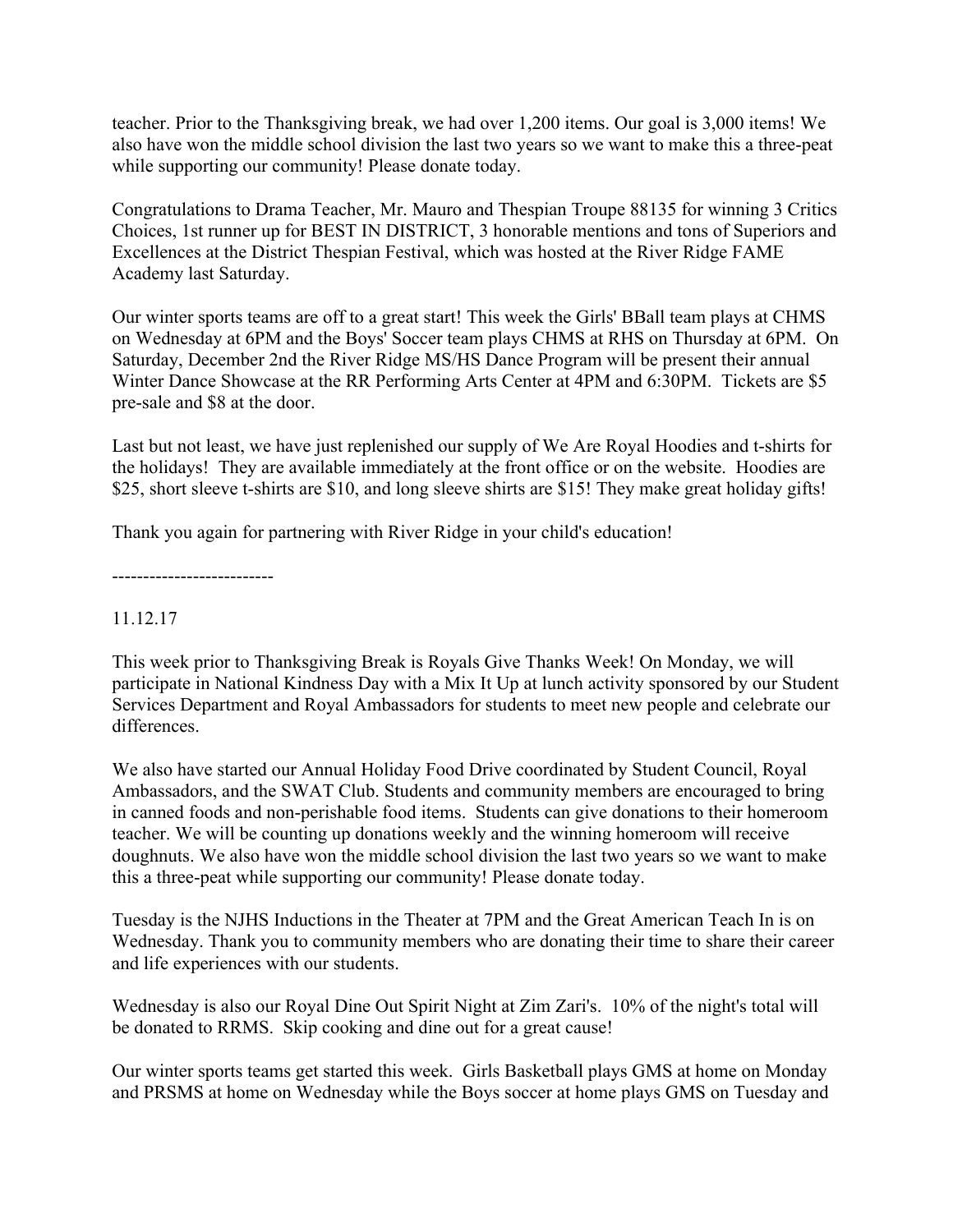against PRSMS at home on Thursday. All games start at 6PM. Come out and support our winter student athletes!

Finally, on Friday students will bring home their Quarter 2 Progress Reports. Believe it our not we are almost half way through the quarter.

The following week, November 20-24th will be Thanksgiving Break and all schools are closed. Schools will reopen on Monday, November 27th. We would like to take this opportunity to wish our entire Royal Family a wonderful Thanksgiving and that we are truly grateful for all of you!

-----------------------

11.5.17

I hope that everyone remembered to turn their clocks back one hour this morning and enjoyed the extra hour of sleep!

This week at lunches we handed out On Track Royal Bands to students who had no Ds or Fs or referrals for Quarter 1. These bands will allow students to sit outside at lunch, take part in mystery surprises and treats, and even to access games/outside time at lunch. It is a great accomplishment to be On Track and students will be recognized each quarter. Students should always have their on track band with them so that they can take part in all of the privileges.

This week there will be a PTSA meeting in the media center on Monday at 5:30PM. They will be planning the upcoming community events for the holidays as well as next semester. All parents both members and non-members are encouraged to attend.

On Thursday, we will start our club days for the year. There will be an AM Activity Schedule. Every student has signed up for a club or study hall during this time. Club lists will be posted in the cafeteria for students to check on Monday. There will also be a boys soccer parent meeting on Thursday at 3:30PM in the Media Center.

On Friday, we will host our August, September and October, Student of the Month breakfast at 7:30AM in the cafeteria. Parents and families are invited. We will also host the Veteran's Day district presentation at the RR Center for the Arts on Friday morning where our band, chorus, and a variety of student artwork will be featured to honor our veterans.

Thank you for partnering in your child's education!

------------------------------

10.29.17

**Good afternoon Royal Families,**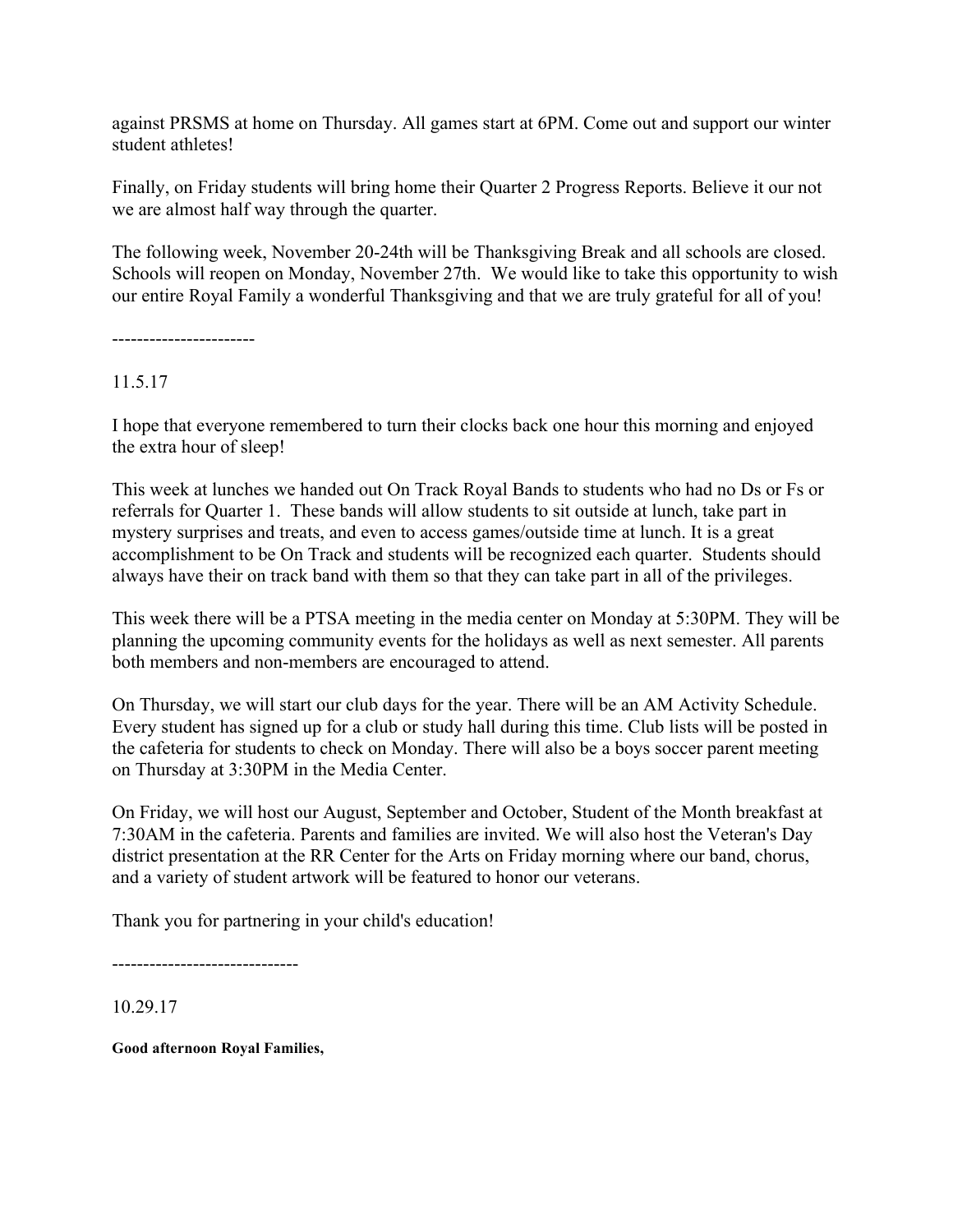We had a great celebration of Red Ribbon Week last week and will continue through out the year to educate on making positive choices because our students' futures are the key!

Tuesday is Halloween! Students will be allowed to dress up but they need to be in dress code. No masks or props will be allowed. As we transition back to a normal schedule, we would ask that students be in the district dress code. As the temperatures drop, we understand that students need to bundle up with jackets and sweatshirts. We have seen many students with blankets. Blankets are not allowed. RRMS Sweatshirts are available for purchase in the front office for \$25.

We are in the middle of our school-wide Yankee Candle Fundraiser to raise funds for new technology. This fundraiser will run through October 30th and all order forms can be submitted to your child's science teacher. Please bring in the order form and funds by Tuesday, October 31st. Online orders will be received through January. These items will make fantastic holiday gifts as products will be distributed right after Thanksgiving. Check out our promotional video on our website. We hope that everyone takes part in this fundraiser as it will help us meet our goal to bring more technology into the classroom for student use. Thank you for your support!

Boys' Soccer Tryouts will be on Wednesday through Friday of this week after school. Please see Coach Hackworth for more information. Students must have a valid physical and all paperwork complete prior to trying out.

On Wednesday at 6PM in the River Ridge Gym, River Ridge will be hosting the Career Exploration Night all west side middle and high school students are invited to explore future careers and educational options.

On Thursday at 6PM in the RRMS Media Center, GHS will host an IB Parent presentation for any perspective 8th graders that are interested in the IB Program for high school next year.

Next weekend the Drama Department is performing their Fall Play, "This is a Test" and a Talent Showcase. They will be performing 3 shows. One show on Friday, November 3rd at 7:00PM and two shows on Saturday, November 4th at 2:00PM and 7:00PM. Tickets are for sale in the Drama Room for \$5. Please contact Mr. Mauro with any questions. Come out and support your talented Royal Knights!

Thank you for partnering in education because we are proud to be Royal!

-----------

10.22.17

We had a great Spirit Week celebrating being Royal and a successful 1st quarter. This week is Red Ribbon Week with our theme... Your Future is the Key, Royal Knights are Drug Free. Students will be able to take the Drug Free Pledge, participate in door decorating contest, window decorating, and dress up days that coordinate with our message to make positive decisions.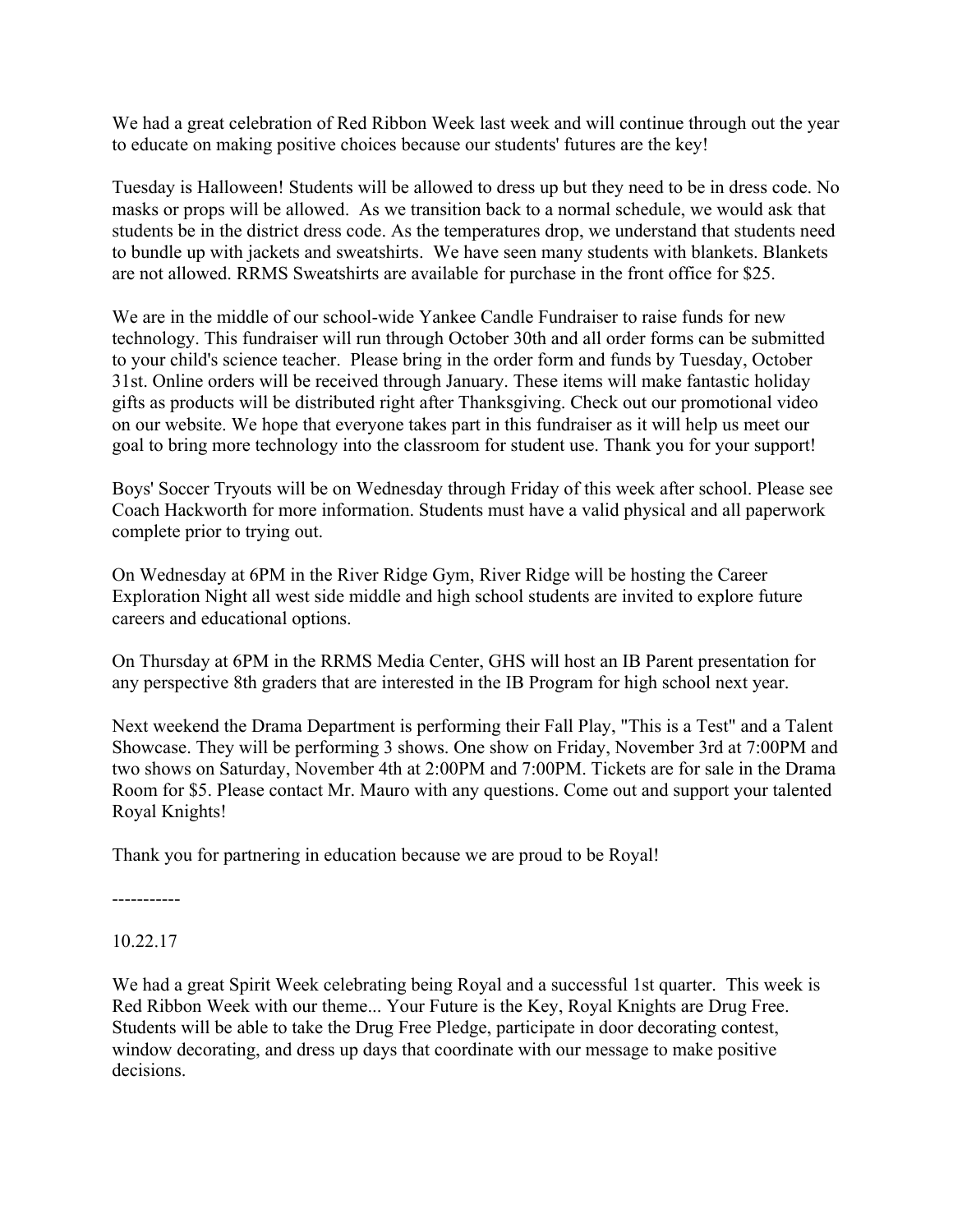Monday is Rally in Red Day (wear red)! Report Cards will be distributed during 7th period and then we will kick off the week with an incentive field day for those students who are on track. On track is considered no Ds or Fs or discipline referrals. Students will be able to purchase Kona Ice for \$3, \$4 or \$5 at the field day.

Tuesday is We are crazy about being drug free. Students should wear crazy hair and socks! Representatives from AHS will be on campus to speak to selected 8th graders about the Cambridge Program. We are also partnering with McDonald's for a McKnight Dine Out Night that evening for Red Ribbon Week. After going to McDonald's for dinner, join us at the Middle School Track from 5:30PM-6:30PM for Trick or Treat Around the Track. Then for our last football game of the year vs. GMS at 6:30PM. We will celebrate our 8th Grade football, cheer, and band and their families.

Wednesday is Team Up against drugs by wearing a sports jersey or team gear. Girls' Basketball Tryouts begin from 2-4PM through Friday.

Thursday is Drugs are a Fashion Disaster with a mix and match tacky day.

Friday is our Royal Spirit Day! Our School Store will re-open. We are looking for donated items. Please send them to the front office or contact Karen Tabone.

We are in the middle of our school-wide Yankee Candle Fundraiser to raise funds for new technology. This fundraiser will run through October 30th and all order forms can be submitted to your child's science teacher. Online orders will be received through January. These items will make fantastic holiday gifts as products will be distributed right after Thanksgiving. Check out our promotional video on our website. We hope that everyone takes part in this fundraiser as it will help us meet our goal to bring more technology into the classroom for student use. Thank you for your support!

-----------------------

10.15.17

We have had a great first quarter of the best year ever at River Ridge!

There will be a no school on Monday, October 16th as there is a Teacher Planning Day. This week will be River Ridge Spirit Week for both the middle school and high school. We encourage students to participate by dressing up each day. The spirit week dress up days are on the School website and have been communicated through our social media accounts. Students should be in dress code but we will allow for hats and costumes (but no masks) if students are participating.

Tuesday is Retro Glow Day students are encourage to dress in 50s, 60, 70s, 80s, 90s and NEON. We also have a home football game vs. PRSMS at 6:30PM.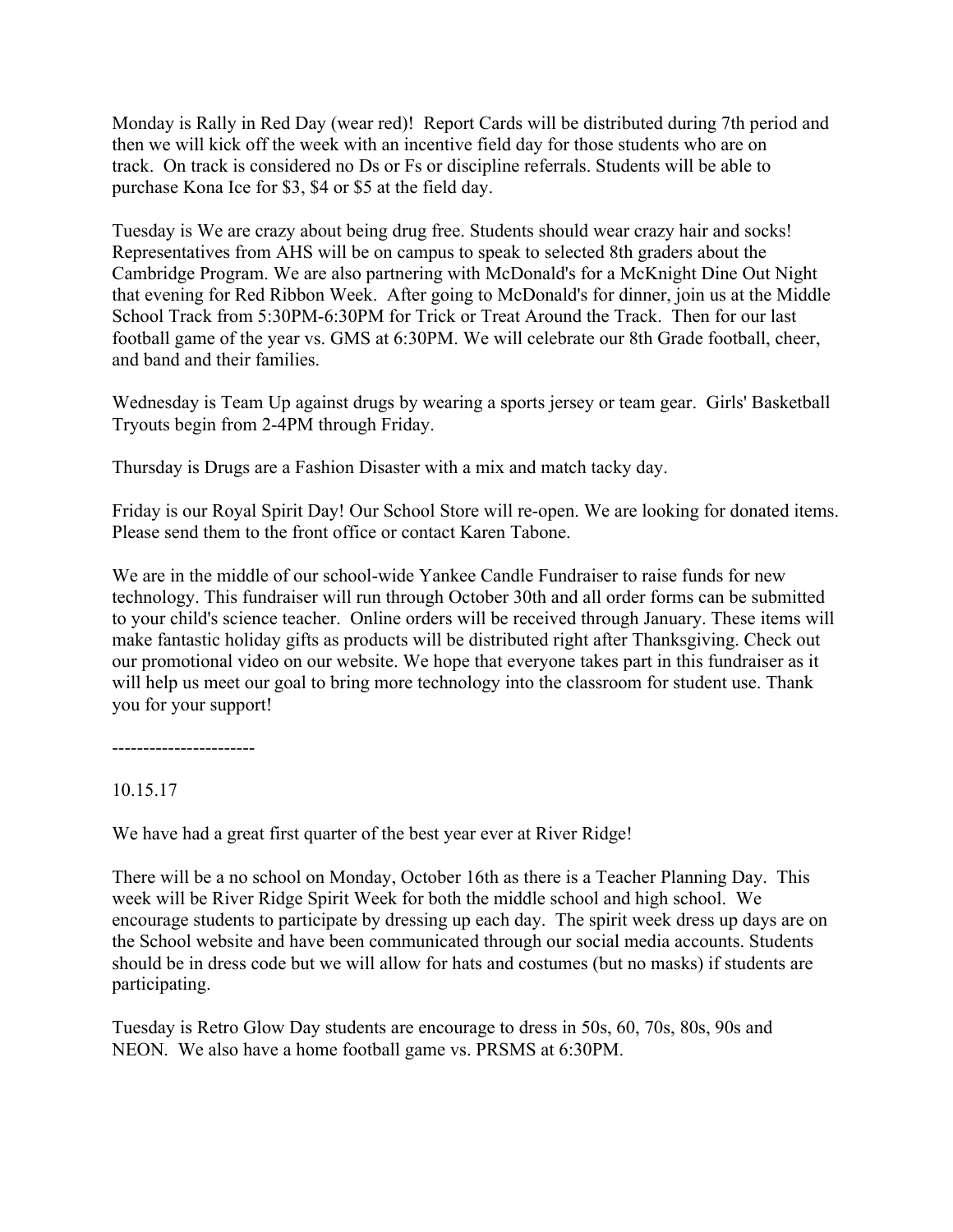Wednesday is Character or Celebrity Day. It is great to do with duos and groups! Students will begin to take the Student Gallup Engagement Survey in Social Studies Classes. The 7th and 8th grade volleyball teams play at GMS at 6PM. Wednesday is our Spirit Dine Out Night at Tijuana Flats from 4-9PM in Trinity. Don't cook dinner and dine out with the Royal Knights!

Thursday is Team Color Day. Students should dress in their team color and show their spirit.

On Friday, we will celebrate Royal Knight Purple Pride with a Spirit Day! Show how proud you are to be Royal!

We will also be launching our school-wide Yankee Candle fundraiser to raise funds for classroom technology on Tuesday, October 17th through Science Classes. This fundraiser will run through October 31st and all order forms can be submitted to your child's science teacher. Online orders will be received through December. These items will make fantastic holiday gifts as products will be distributed right after Thanksgiving. We hope that everyone takes part in this fundraiser as it will help us meet our goal to bring more technology into the classroom for student use. Thank you for your support!

Looking forward to a solid start to the 2nd quarter!

-----------------------

#### 10.8.17

This is the last week of the first quarter and quarterly checks in all of the core subject areas will continue. We highly encourage that both parents and students check their progress on myStudent which includes grades, attendance, behavior, and assessment information on a consistent basis. If you have any questions about student progress or would like a parent teacher conference, please contact your child's teachers or the guidance department.

Please mark your calendar as we will be hosting a Social Studies History Fair Informational Night for all students and parents in Advanced US History and Civics on Thursday, October 12th at 6PM in the Media Center. By attending this meeting, you will learns the ins and outs of history fair including the process, procedures, and how to successfully complete a project. There will also be an informational meeting about the California summer trip with Ms. Wierenga immediately following.

This week in sports the volleyball team hosts BPMS at 6PM on Monday at home and is away at Hudson Middle on Wednesday. The football team plays at HMS on Tuesday at 6:30PM. Charge on, Royal Knights!

Friday is the last day of the quarter. There will be a no school on Monday, October 16th as there is a Teacher Planning Day. As a preview the week of 10/17-10/20 will be River Ridge Spirit Week for both the middle school and high school. We encourage students to participate by dressing up each day. The spirit week dress up days are on the School website and have been communicated through our social media accounts. We will also be launching our school-wide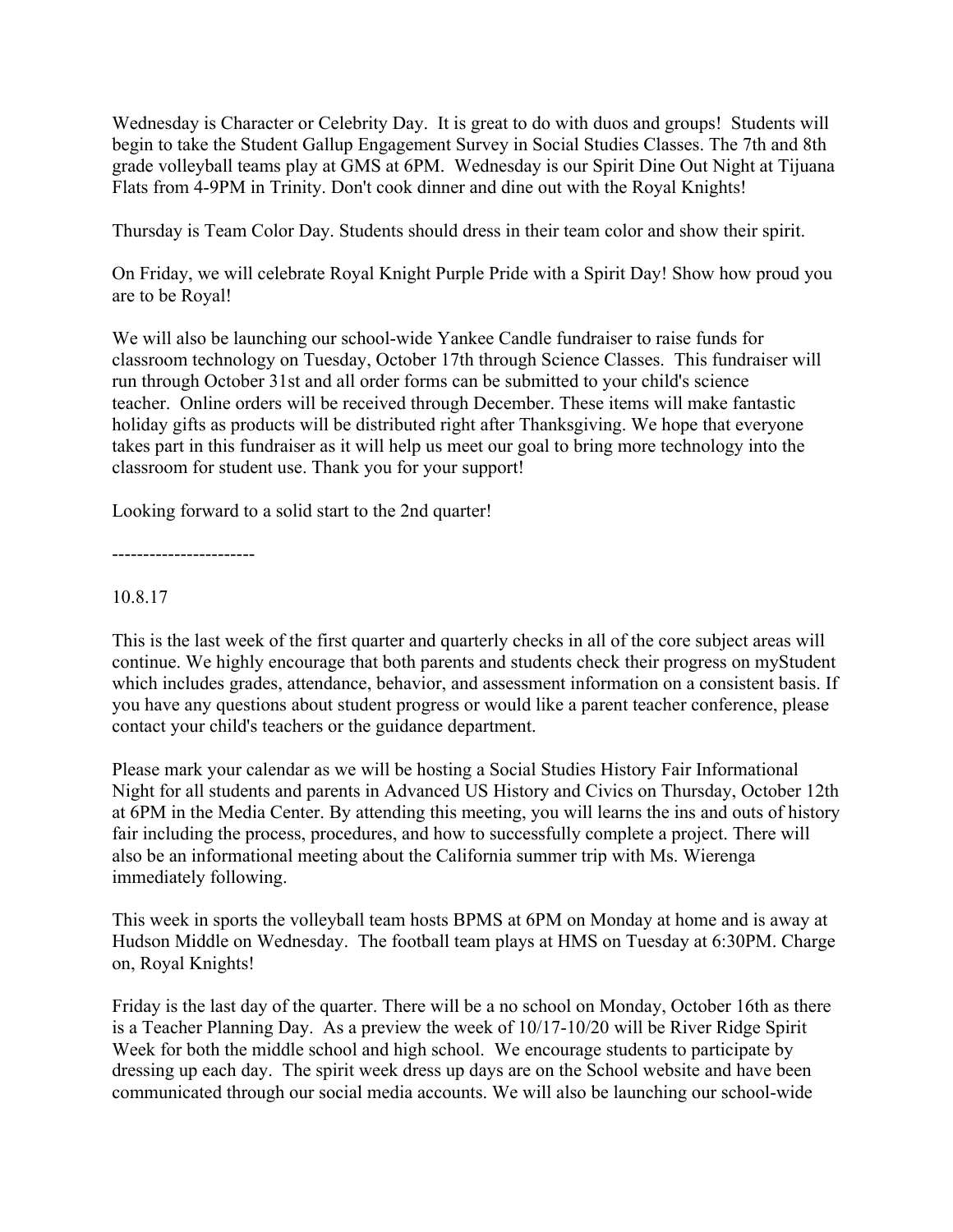Yankee Candle fundraiser to raise funds for classroom technology as well as our Community Spirit Dine Out Night at Tijuana Flats on Wednesday, October 18th.

Thank you for partnering in your child's education with us to make this the best year ever at River Ridge!

-----------------

10.1.17

Happy October, Royal Families! The year is really flying by as there are only two weeks until the end of the first quarter.

Quarterly Checks for the core classes: Language Arts, Math, Science, and Social Studies will be administered over the next two weeks to determine student's academic progress based on the standards of the quarter. You will be able to see student results in myStudent and teachers will also be review progress with their students.

This week in sports at River Ridge we host our rivals the SSMS Jaguars on Monday in volleyball at 6PM and on Tuesday in football at 6:30PM. In order to get everyone pumped for the big game on Tuesday, we encourage both students and staff to wear their favorite sports team jersey! The volleyball team will also travels to CLMS on Wednesday at 6PM. Please come out and support our fall athletes and show your Royal Pride. They work hard on and off the field and court!

On Wednesday, October 4th, we will have picture retakes in the Media Center through Language Arts class. Please see Ms. Baumaister or our website for more information.

The Flu Shot Day for Students has been rescheduled for Thursday, October 5th in the gym. Therefore, we will continue to take consent form through Tuesday. If you need a consent form, please visit our website or come to the clinic.

Finally, we will be hosting our first school dance of the year on Friday, October 6th from 6PM-8PM in the Cafeteria. The theme is Medieval Knights and tickets will be on sale this week for \$8 before school in the media center and \$10 at the door. Students should follow the school dress code but casual dress is appropriate. We will also have a full concession stand including pizza, so bring money. We are looking forward to a fun night to celebrate a successful start to the year!

As a preview, please mark your calendar as we will be hosting a Social Studies History Fair Informational Night for all students and parents in Advanced US History and Civics on Wednesday, October 11th at 6PM in the Media Center.

As always, thank you for your support in making this the best year ever! We are so proud to be Royal!

--------------------------------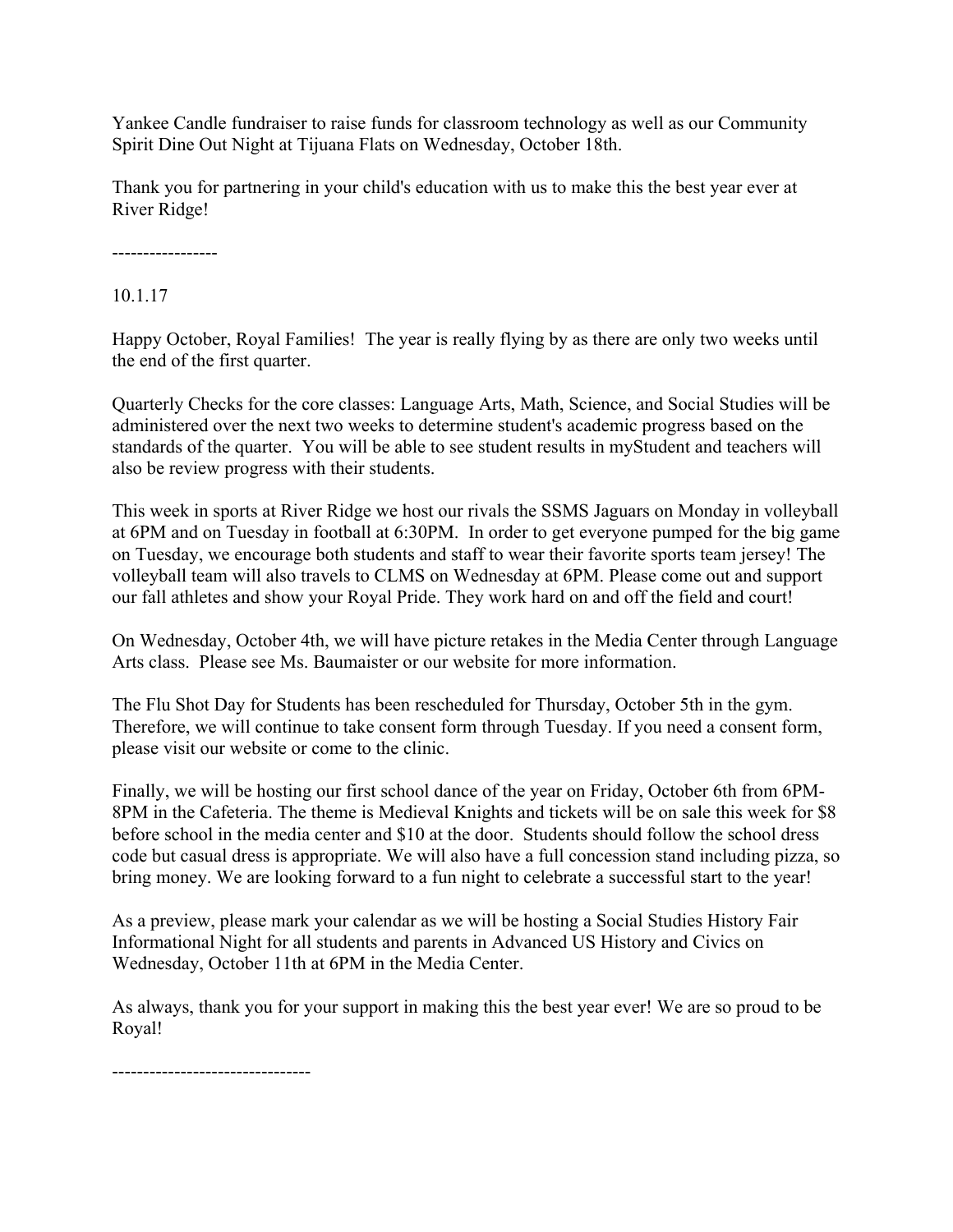#### 9.24.17

I hope you have enjoyed your weekend. This is a very busy week at River Ridge.

On Monday, Volleyball takes on PRSMS at home at 6PM. On Tuesday, our undefeated football team travels to Hudson High School to take on CLMS at 6:30PM.

On Wednesday evening at 6PM in partnership with Mathnasium, we will be hosting a 6th grade math night in the cafeteria. We encourage all  $6<sup>th</sup>$  graders and their parents to attend this fun and informative event! Please RSVP by Monday, September 25 by returning the form. While the volleyball team travels to CHMS at 6PM.

On Thursday, all flu shot consent paperwork is due to the clinic in order for students to be eligible to get the flu shot on Monday, October 2nd. We will also have our first joint School Advisory Council meeting with the high school at 2:30PM on Thursday.

As a preview, we will be hosting our first school dance of the year on Friday, October 6th from 6PM-8PM in the Cafeteria. The theme is Medieval Knights and tickets will be on sale the week of October 2nd for \$8 before school in the media center and \$10 at the door. We are looking forward to a fun night to celebrate a successful start to the year!

-------------------------

9.22.17

Royal Families,

Several important documents went home with students today.

Quarter 1 Progress Reports went home today with students. Please review your child's progress with them. If you have a question about a student's progress, please contact the teacher. Students can receive extra help through academic lunch, Knight Time session, tutoring after school on Fridays from the RR NHS students, or from their teacher during designated help sessions. If you would like to schedule a Parent Teacher Conference, please contact Student Services at 774-7000. We had an ice pop social as a Royal Reward for those students on track. We are very proud of our Royal Knights!

RRMS Flu Shot Clinic is October 2nd. Flu shot consent forms were also sent home today. If you have not completed a Flu Shot consent form and you would like your student to receive a Flu Shot on Monday, October 2nd have your student come to the clinic to pick up a form. Forms can can also be printed from this link: https://www.healthyschoolsllc.com/ Please complete and return the form on or before Thursday, Sept. 28th. See our school nurse Mr. Clairmont for more info.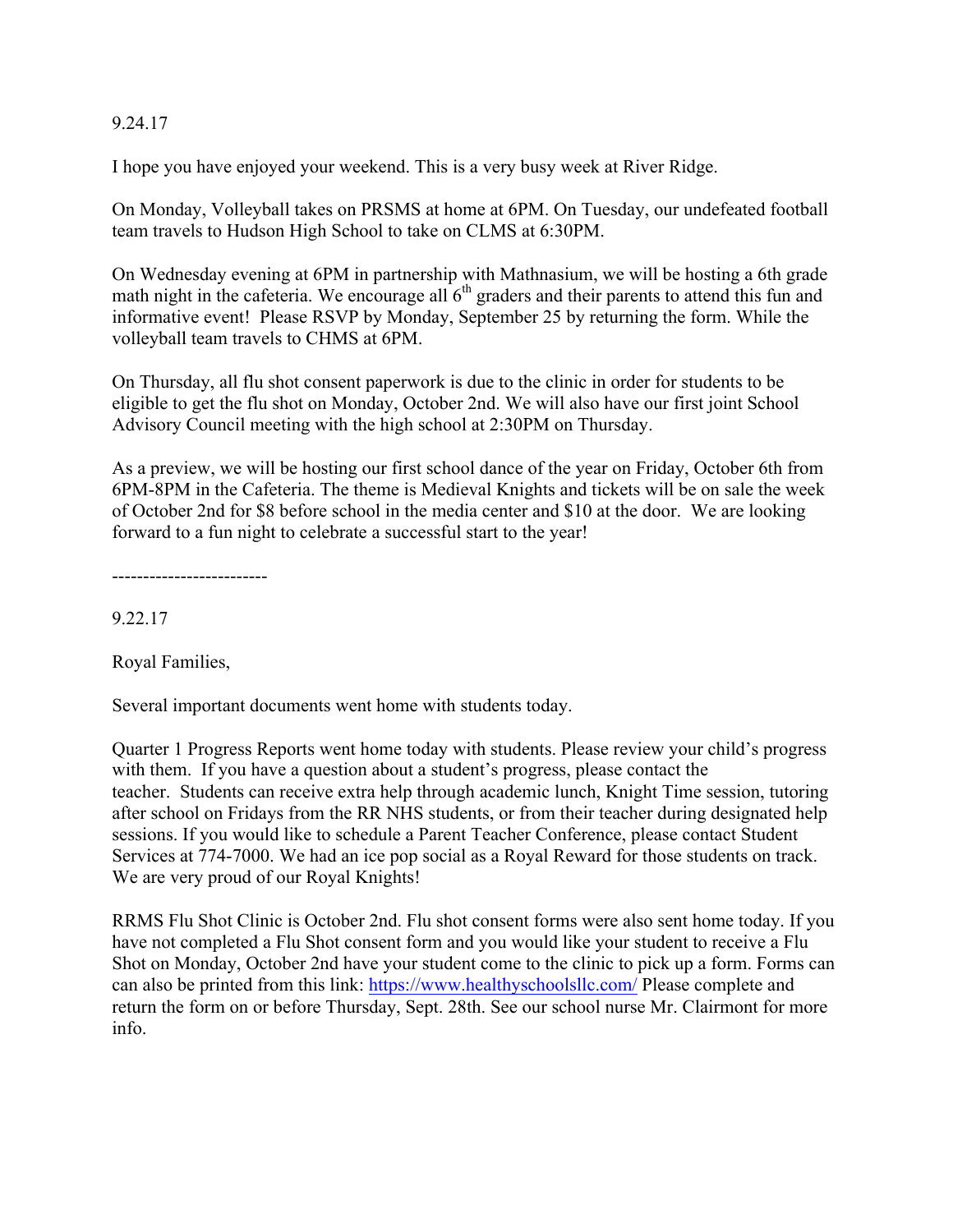Lastly, if your child is in 6<sup>th</sup> grade, we sent home a 6<sup>th</sup> Grade Math Night flyer for Wednesday, September  $27<sup>th</sup>$ . We encourage all  $6<sup>th</sup>$  graders and their parents to attend this fun and informative event! Please RSVP by Monday, September 25 by returning the form.

I will provide the week in preview on Sunday afternoon for next week. Have a wonderful weekend!

---------------

9.1.17

We had an absolutely fantastic week this week at The Ridge. Thank you to all of our families who attended Open House on Tuesday. The week ended with a lot of Royal Spirit at our first Pep Rally of the year! Everyone showed their purple pride and respect as we recognized our fall athletes, students who earned perfect scores on the FSA, and how awesome the start of the year has been. It was a very close competition for the Spirit Stick with all grade levels showing their spirit but the Class of 2022, 8th graders pulled it out!

There will be no school on Monday as we celebrate Labor Day.

There will be a PTSA Meeting in the Media Center for all members and any one who would like to join on Wednesday at 5:30PM. Our Royal Knights Football team kickoff their season on Wednesday at 6:30PM at Fivay HS against Bayonet Point.

As a reminder, Attendance is one of the keys to success in middle school. If your child is absent, please go to our website to report the absence or send a note to the front desk.

We are relaunching our Knights School Store where students can purchase items using Knight Dollars. They earn Knight Dollars for following our Knightly Values. We are asking for donations of items that students may want to purchase such as school supplies, small toys, gift cards, etc. Please contact Ms. Riddle for more information.

As always, thank you for your support in making this the best year ever! We are so proud to be Royal!

------------------

8.27.17

This week Royal Families we have a very important event that sets the stage for success to make this the best year ever!

Open House will be on Tuesday, August  $29<sup>th</sup>$  at RRMS, we encourage students to accompany their families to this event. PTSA will be hosting a Royal Family Picnic with pizza, drinks, games, and bounce obstacle course from 5PM-6PM in the court yard in front of the middle school entrance. The cost is \$4 per person. Walk ups are welcomed as we have pizza from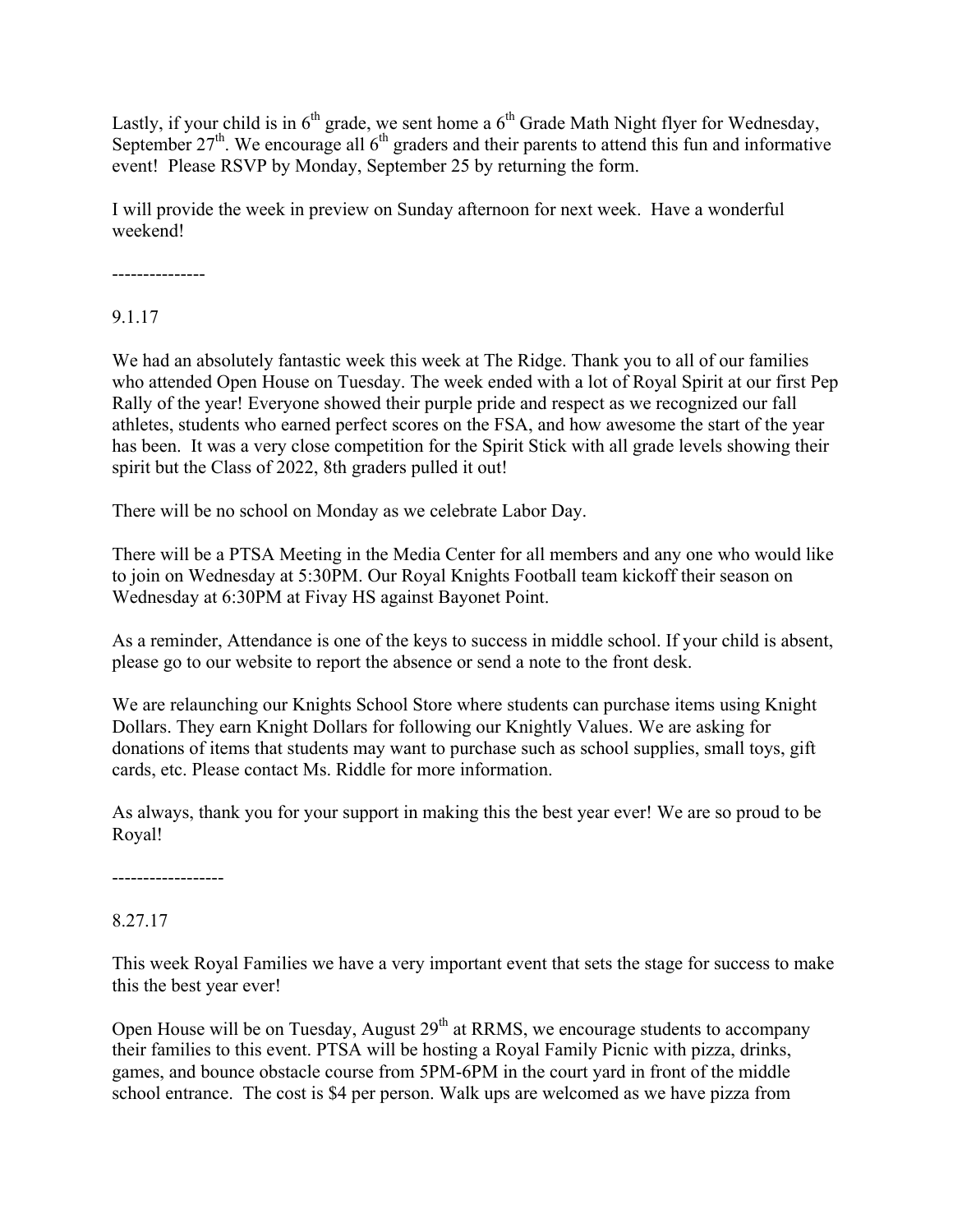Gia's. At 6PM, we will open the castle for families to follow your student's schedule. Students will bring home their schedule on Monday. This is a great opportunity to meet your child's teachers and better understand the learning that will be taking place at River Ridge this year. We will also have opportunities to visit the Book Fair, purchase spirit gear, PE uniforms, pay fees, and sign up for a myStudent account, Free and Reduced Lunch, and to be a volunteer. If your child is in a high school course at RRHS, their Open House is Friday, September 1 from 5- 6:30PM prior to the football game.

The Book Fair will be going on in the Media Center Monday through Wednesday this week. Students may visit in the morning or after school as well as some classes will be coming down throughout the day. You may also purchase books online through Scholastic on our website. We do have a classroom wish lists if you would like to make a book donation.

There will be a PM Activity Schedule on Friday, September 1 due to our first Pep Rally of the year to kick off the best year ever! We encourage students to really show their Royal spirit by wearing their RRMS gear, paint their faces, dress up in purple, silver, and black. We will be introducing our fall sports teams, recognizing our students who made perfect scores on their FSAs, and having some class competitions with spirit and games.

I also would like to thank all of the families who came out to our first Spirit Night of the year at Chili's this past week. It was really amazing meeting all of the families, seeing those big smiles, and representing the Ridge with Purple Pride out in the community! Mark your calendars, our next Community Spirit Night will be September 20 at Zim Zari's!

Please check our website frequently as well as follow us on Social Media on Facebook, Twitter and Instragram @RRMSRoyalKnight to be connected with River Ridge Middle School.

8.20.17

We have had an absolutely fantastic start to the best school year ever with our Royal Family exhibiting our Knightly Values of Be Respectful, Be Responsible and Be a Problem Solver every day!

As a part of our daily schedule we have our Knight Time intervention and enrichment sessions for 20 minutes where students can go for the WIN - get "What I Need". Whether it is to get extra help from a teacher, work in a study group, use digital resources, or just to check in, students will set weekly goals in each class and schedule their time to meet them. The weekly goal setting sheet is located on our website. Students will then reflect on those goals on Friday with the guidance of their Knight Time Homeroom teacher. Parents are encouraged to be a partner in education and reviewing/discussing the student's weekly goal setting sheet, sign, and return the following Monday.

There are a few other important events this week: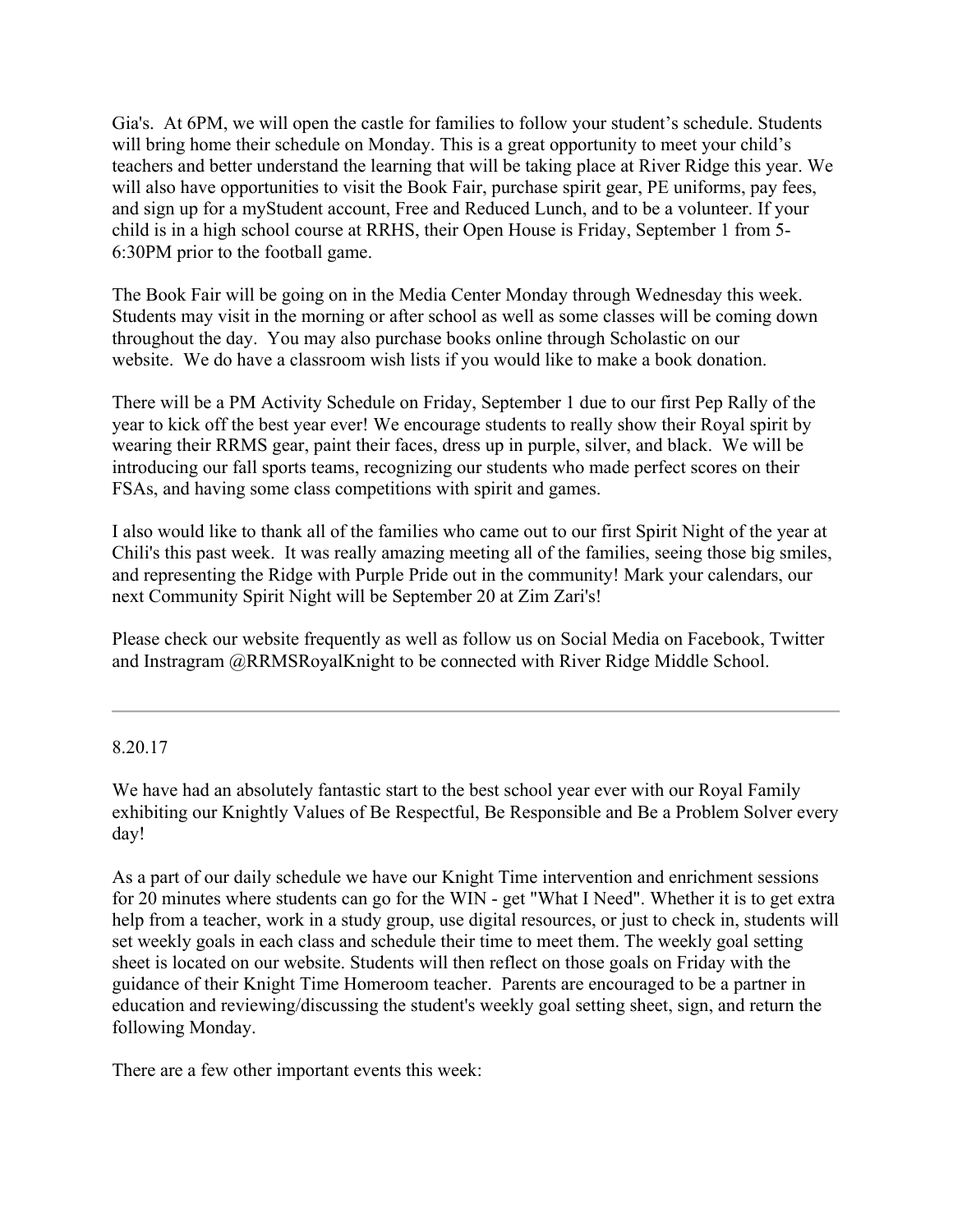On Tuesday, August 22nd is School Picture Day. All students and staff will take a school picture to be in the yearbook. If you would like to order school pictures, please go to the RRMS website at rrms.pasco.k12.fl.us for order forms.

Wednesday, August 23 is our first RRMS Community Spirit Night at a local restaurant. No one wants to cook on Wednesday, so come out to Chili's in Trinity to have dinner! They will be donating 10% of their proceeds from 11AM-11PM on that date. You will need a RRMS flyer which you can get on the website to make sure the donation goes to RRMS. We hope to see a lot of purple and silver on this night where Chili's is giving back to us!

Volleyball try outs begin August 23-August 25 in the gym from 2PM-4PM. Students must have an up to date physical to tryout. See Coach Brando for more information.

Congratulations to our new RRMS cheerleaders! There will be a parent meeting for cheerleaders at 4PM in the Media Center on Wednesday, August 23rd. There will also be a football parent meeting on Wednesday, August 23 at 4:45PM in the Cafeteria.

Open House will be on August 29<sup>th</sup> at RRMS. PTSA will be hosting a Royal Family Picnic with pizza, drinks, games, and bounce obstacle course from 5PM-6PM in the court yard in front of the middle school entrance. The cost is \$4 per person. Pre-order forms will be sent home on Monday and they are also available on our website. Pre-orders are due to the front office by Friday, August 25th but walk ups are welcomed. At 6PM, we will open the castle for families to follow your student's schedule. This is a great opportunity to meet your child's teachers and better understand the learning that will be taking place at The Ridge this year. We will also have opportunities to purchase spirit gear, PE uniforms, pay fees, purchase a yearbook, and sign up for a myStudent account.

As always, thank you for your support in making this the best year ever! We are so proud to be Royal!

---------------

## 8.15.17

Good evening, Royal Families. This is Mrs. Murphy, Principal of RRMS calling with a few announcements.

We have had a wonderful start to the 2017-18 school year. Over the last two days your child received their syllabus for each of their courses. The syllabus explains the course, how your child will be assessed, along with contact information if your child requires additional support.

Open House will be on August 29<sup>th</sup> at RRMS. PTSA will be hosting a Royal Family Picnic with pizza, drinks, games, and bounce obstacle course from 5PM-6PM in the court yard in front of the middle school entrance. The cost is \$4 per person. Pre-order forms will be sent home on Friday and they are also available on our website. At 6PM, we will open the castle for families to follow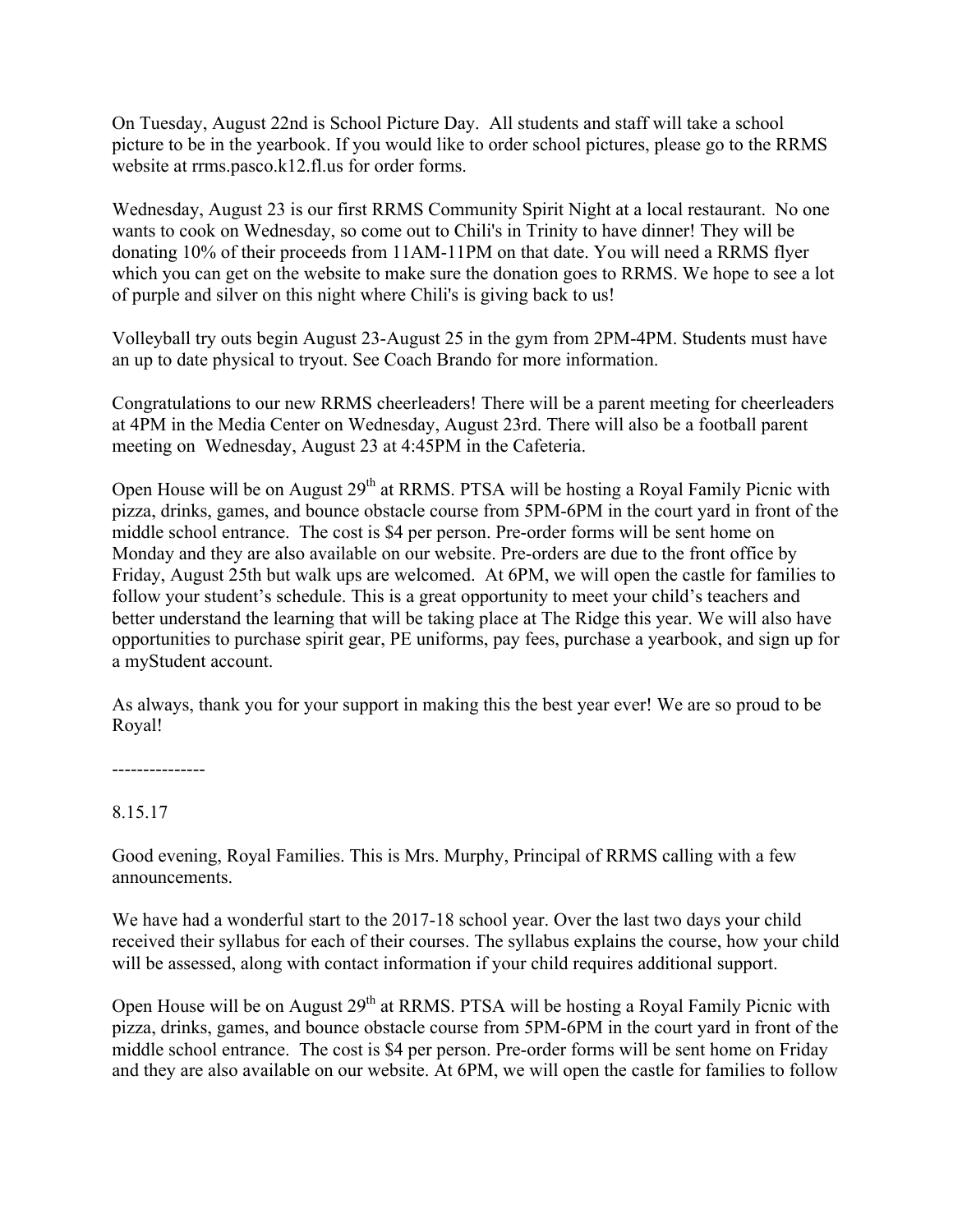your student's schedule. This is a great opportunity to meet your child's teachers and better understand the learning that will be taking place at The Ridge this year.

As a school this week in our Knight Time sessions, we are reviewing with your child, our vision or purpose to make all students life, career, and college ready. We are also reviewing with your child our Knightly Values, which are Be Respectful, Be Responsible, and Be A Problem Solver, that will support our purpose and help students achieve success.

I highly encourage you to take some time to review your child's syllabus for each course with them. We have also made a number of podcasts that will be posted on our website so that you can help to reinforce our Castle Expectations and Knightly Values as a partner in your child's education. I hope to see all of you at our Royal Family Picnic and Open House on August  $29<sup>th</sup>$ !

Please check our website and social media feeds frequently for updates on all of the happenings at The Ridge.

As always, thank you for your support in making this the best year ever! We are so proud to be Royal!

-----------------------

## 8.13.17

Good afternoon Royal Knights. This is Mrs. Murphy, Principal of River Ridge Middle School.

I am looking forward to welcoming back all of our Royal Knights tomorrow morning when school starts at 7:25AM. The campus will be open to students starting at 7AM. Students who are car riders should only be dropped off and picked up in the middle school car loop. We ask that you be patient and courteous as there is usually a lot of traffic during the first few weeks. If at all possible, we are recommending that if your child is assigned a bus to please use the bus transportation as it limits the traffic.

When students arrive on campus, they will be greeted by our Royal staff and should go to the media center or cafeteria to find their first period class. Student will then report to first period when the first bell rings and will receive a brand new official schedule. Students should only follow the schedule they receive in first period as there have been some schedule changes.

We have a new bell schedule this year with separate lunches per grade level and our daily Knight Time sessions, which is posted on our website.

Please make sure that you are connected with River Ridge by visiting our website, following us on Facebook, Instagram, and Twitter @rrmsroyalknight. We will be posting many pictures and important information from the first day and throughout the year on these sites. As always, if you have any questions or need clarifications, please don't hesitate to contact us.